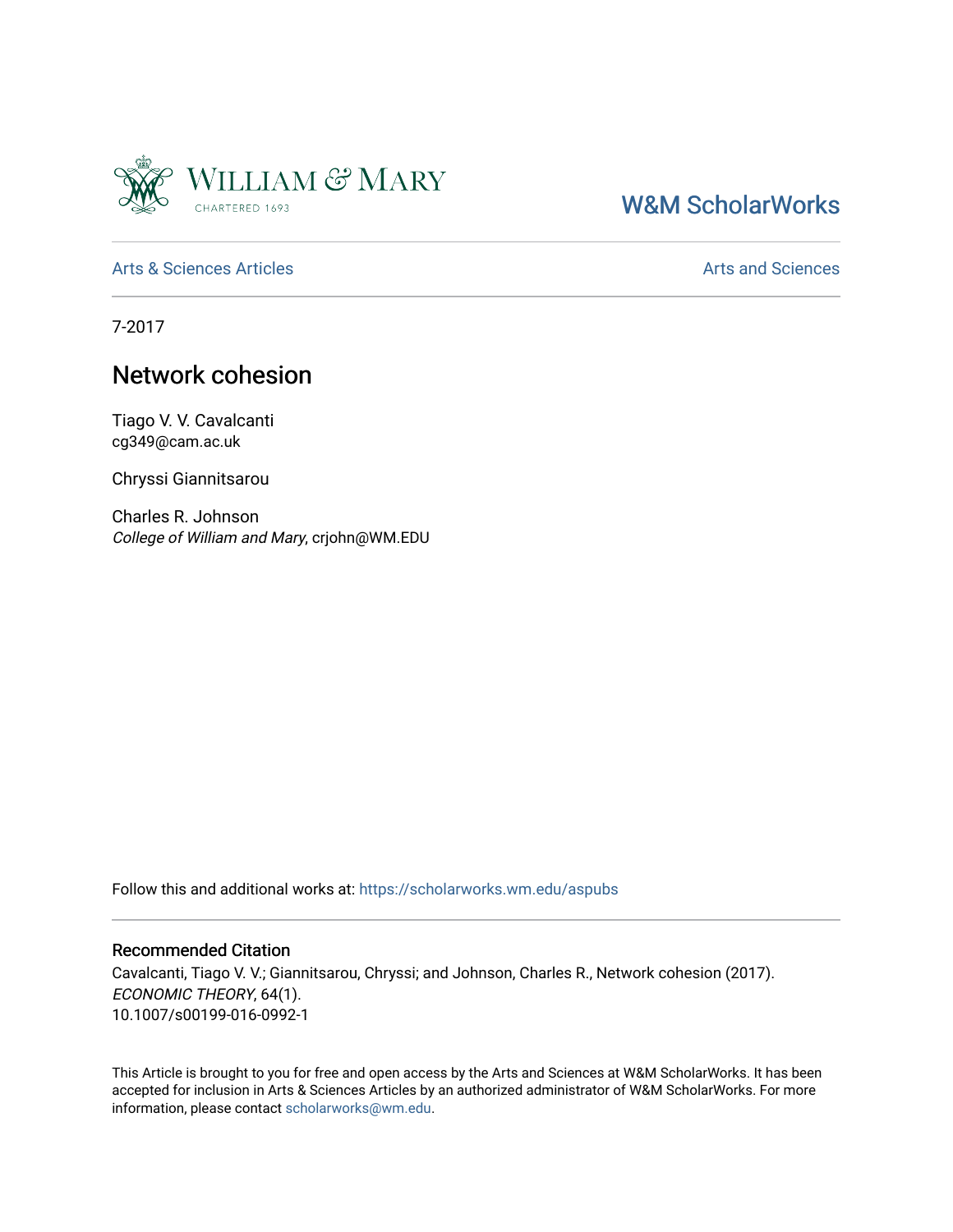RESEARCH ARTICLE



# **Network cohesion**

**Tiago V. V. Cavalcanti1 · Chryssi Giannitsarou[1](http://orcid.org/0000-0002-1488-2433) · Charles R. Johnson2**

Received: 17 September 2015 / Accepted: 24 June 2016 / Published online: 11 July 2016 © The Author(s) 2016. This article is published with open access at Springerlink.com

**Abstract** We define a measure of network cohesion and show how it arises naturally in a broad class of dynamic models of endogenous perpetual growth with network externalities. Via a standard growth model, we show why network cohesion is crucial for conditional convergence and explain that as cohesion increases, convergence is faster. We prove properties of network cohesion and define a network aggregator that preserves network cohesion.

**Keywords** Network theory · Endogenous growth models · Convergence · Consensus

#### **Mathematics Subject Classification** D85 · O40 · D62

## **1 Introduction**

The purpose of this paper is to propose an aggregate measure for networks that is useful for analyzing models of endogenous growth with network externalities. As an example, we present a standard endogenous growth model in which the productivity of a particular country (or region) depends on the average stock of capital of its neighbor countries (or regions). Generally, without such externalities (i.e., when the network is empty and cohesion is zero), this model predicts that there will be no crosscountry conditional convergence of income. However, under a certain condition, we can establish conditional convergence of all countries, and that convergence to the long-run balanced growth path is faster when network cohesion is higher.

 $\boxtimes$  Chryssi Giannitsarou cg349@cam.ac.uk

<sup>&</sup>lt;sup>1</sup> University of Cambridge, Faculty of Economics, Cambridge CB3 9DD, UK

<sup>2</sup> College of William and Mary, P.O. Box 8795, Williamsburg, VA 23187-8795, USA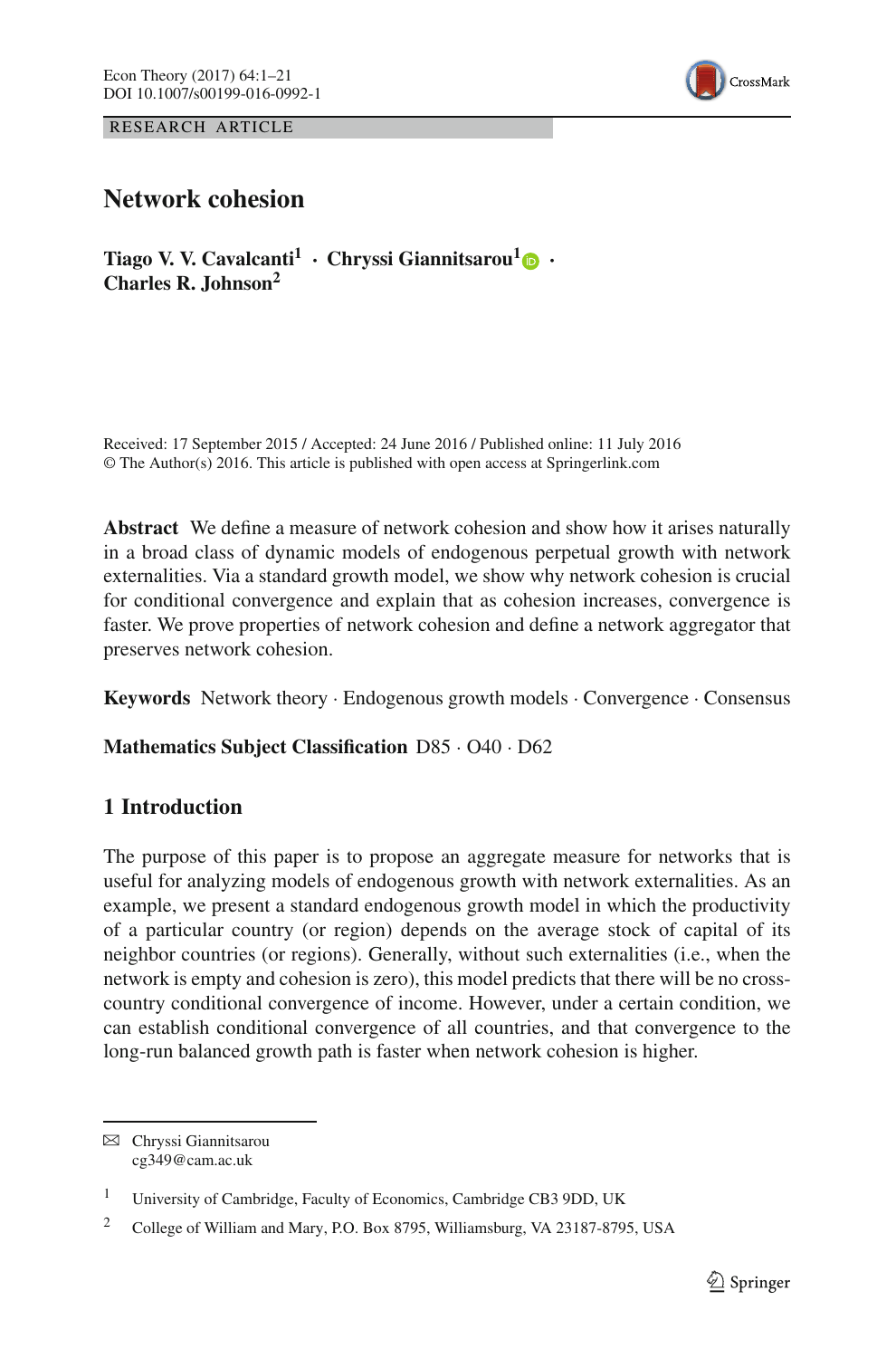The condition for convergence requires that the underlying network of externalities satisfies a certain property, which naturally defines the measure that we introduce. This novel summary statistic for a (possibly directed and weighted) network can be interpreted as a measure of network cohesion. It is defined via a matrix of dispersion which has typical elements that represent the deviation of intensity of the links from node *j* to node *i*, from the average intensity of the links from node *j*. The elements of this matrix become larger in absolute value as the intensity of links between nodes becomes more uneven, and the network cohesion is then defined as *one minus the largest modulus eigenvalue of this matrix*. This cohesion measure effectively gives a characterization of how uniform or fragmented a network is. We show that it is independent of how we label the nodes, and that it varies between zero and one. The complete network has the largest possible network cohesion, equal to 1, while the empty network (or any disconnected network) has the lowest cohesion, equal to 0.

Although we motivate network cohesion using a simple growth model, we argue that this statistic is relevant for characterizing the stability and the speed of convergence of any similar dynamic system with spillover effects from neighbors, in which a balanced growth path, rather than a steady state, is present, and analysis is carried out in terms of *relative* variables of interest, e.g., physical capital, human capital, beliefs and prices, divided by the average value of the corresponding variable in the whole system. It is in this sense that network cohesion is useful for analysis of a large variety of endogenous growth models with an underlying network structure and more broadly important for a growing literature on networks in economics.<sup>1</sup>

After carefully defining network cohesion and characterizing some of its properties, we also propose a way in which large networks can be aggregated into smaller networks that share the same cohesion. In practice, this aggregation technique can be implemented in a straightforward manner and is helpful for reducing models with many dimensions to smaller, more manageable systems, without losing the dynamic properties of the original system. Last, we provide a detailed comparison between network cohesion to two other network statistics that are related to it, namely *algebraic connectivity* (see [Fiedler 1973](#page-21-0) and [Mohar 1991](#page-21-1)) and the recently introduced *spectral homophily* (see [Golub and Jackson 2012a](#page-21-2), [b\)](#page-21-3). We also explain how network cohesion is related to other aggregate network measures that capture cohesion.

Our contribution is broadly related to a large variety of literature within engineering, biology and political economy, whenever the common factor between these and our setting is a system of variables with dynamics that evolve via an *average-based updating* process (i.e., a process by which next period's node-specific variable depends on the current average of such a variable in the node's neighborhood). For example, in our growth model setting, the future capital of a country depends on the average capital of the countries that this country is linked to (via trade and technological spillovers). A more detailed discussion of how the present work fits into the literature is presented at the end of Sect. [4.](#page-10-0)

<span id="page-2-0"></span><sup>&</sup>lt;sup>1</sup> [Goyal](#page-21-4) [\(2007\)](#page-21-4) and [Jackson](#page-21-5) [\(2008](#page-21-5)) provide an overview of recent research and models on networks in economics and techniques for analyzing different economic issues. Network cohesion is used for the analysis of an endogenous growth model with human capital in [Cavalcanti and Giannitsarou](#page-21-6) [\(2015\)](#page-21-6).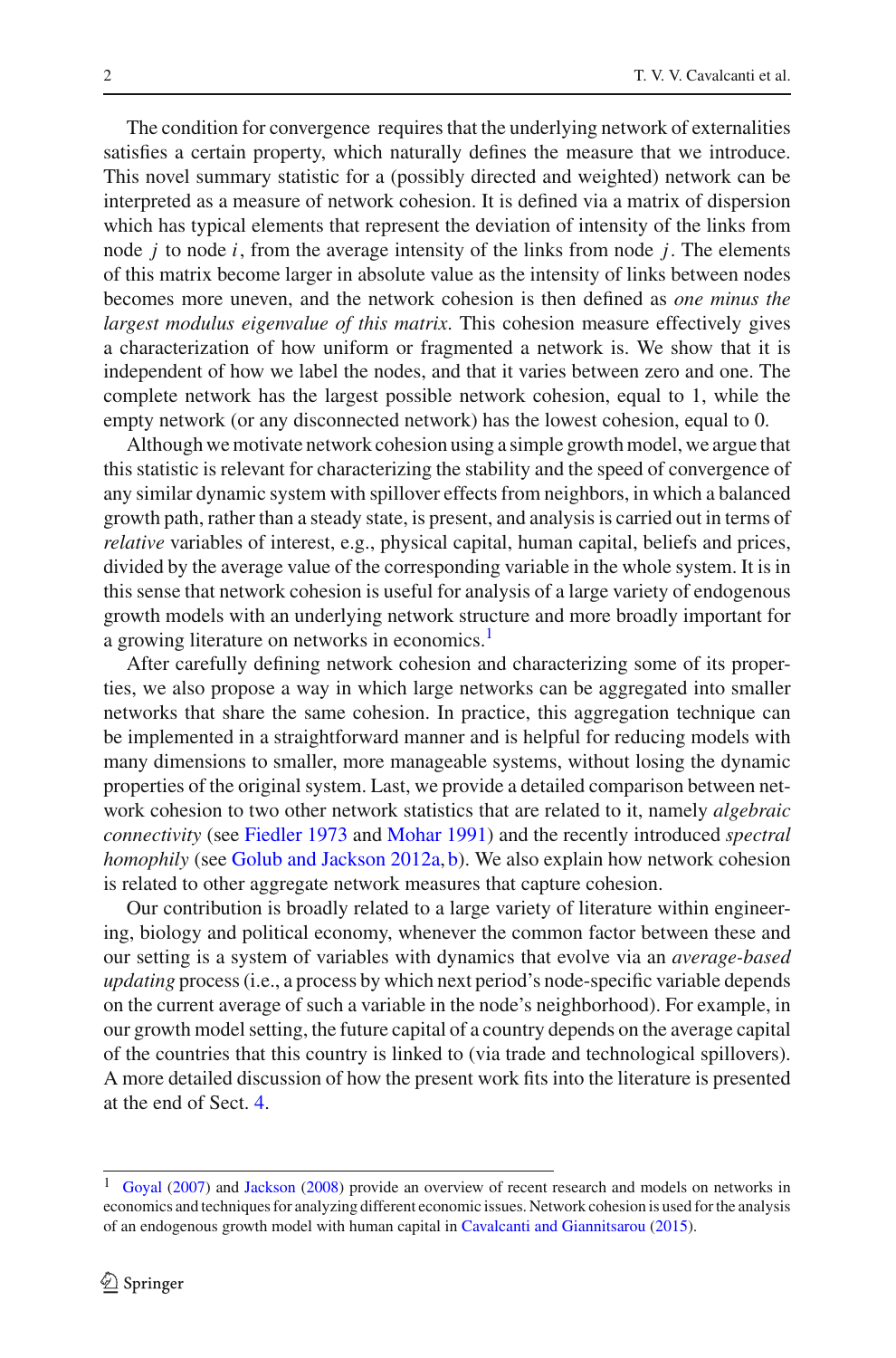There is an important difference between the setting we are interested in and other related strands of literature that focus on dynamic processes that converge to a stationary, constant steady state (i.e., convergence of Markov processes and convergence of beliefs). In such settings it is known that convergence and its speed depend on the second largest modulus eigenvalue of a stochastic matrix with typical element that gives the intensity of the links from node *j* to node *i*. We, on the other hand, are interested in growth models, where perpetual endogenous growth implies convergence to a *balanced growth path* rather than to a constant steady state. In such growth models, the dynamics are not stationary and their local properties are determined by a matrix which, as we show, is an appropriate transformation of the matrix that determines the local dynamics of the corresponding detrended model.

Our main contributions are then to (a) demonstrate that the dynamics of such systems cannot be analyzed directly by using known network measures such as algebraic connectivity or spectral homophily, (b) show how the dynamics of such systems reduce to a matrix that is closely related to the corresponding stochastic (intensity) matrix of a system with a steady state and (c) show formally that the spectrum of this matrix is the same as the spectrum of the corresponding stochastic matrix after replacing eigenvalue 1 with eigenvalue 0. These results not only allow us to show properties of network cohesion and give statements regarding convergence and speed of the dynamic systems we study, but also emphasize the fact that network cohesion can be thought of as one minus the second largest modulus eigenvalue of the stochastic matrix that corresponds to a system with a steady state. We discuss these points in more detail in Sects. [4](#page-10-0) and [6,](#page-17-0) where we also refer to specific strands of literature and various related papers.

#### <span id="page-3-1"></span>**2 A motivating example**

We present a very basic endogenous growth model with technological spillovers. We assume that there are *n* countries (or regions and states) which are the nodes of a network *N*. Let  $g_{ij} \in \{0, 1\}$  be a relationship between two countries *i* and *j*. For this example, it is assumed that  $g_{ij} = g_{ji}$  (i.e., that the network is undirected) and that  $g_{ij} = 1$ , if there is a link between regions *i* and *j* and  $g_{ij} = 0$  otherwise. We also assume that  $g_{ii} = 1$ . This notation allows us to represent the links in the network with an *adjacency matrix G*. [2](#page-3-0) The interpretation of such links between two countries *i* and *j* may be trade between them, or simply geographical proximity, e.g., the two countries sharing a border. The importance of spatial externalities for growth, as in the latter int[erpretation,](#page-21-7) [has](#page-21-7) [previously](#page-21-7) [been](#page-21-7) [emphasized](#page-21-7) [in](#page-21-7) [the](#page-21-7) [literature,](#page-21-7) [e.g.,](#page-21-7) [see](#page-21-7) Ertur and Koch [\(2007](#page-21-7)) and references therein. Network externalities and their importance for growth are also addressed in [Konno](#page-21-8) [\(2010](#page-21-8)).

A country *i* at time *t* has a production function  $y_{it} = A_{it} k_{it}^{\alpha}$ , with  $0 < \alpha < 1$ , where  $y_{it}$  is output,  $k_{it}$  is capital and  $A_{it}$  is the level of technology of country *i*, which is defined as

<span id="page-3-0"></span><sup>&</sup>lt;sup>2</sup> In the literature of networks it is more common to assume no self-links (loops), i.e.,  $g_{ii} = 0$ . Here, we adopt the alternative assumption of  $g_{ii} \neq 1$ , which is more attractive for the types of endogenous growth models that we are interested in.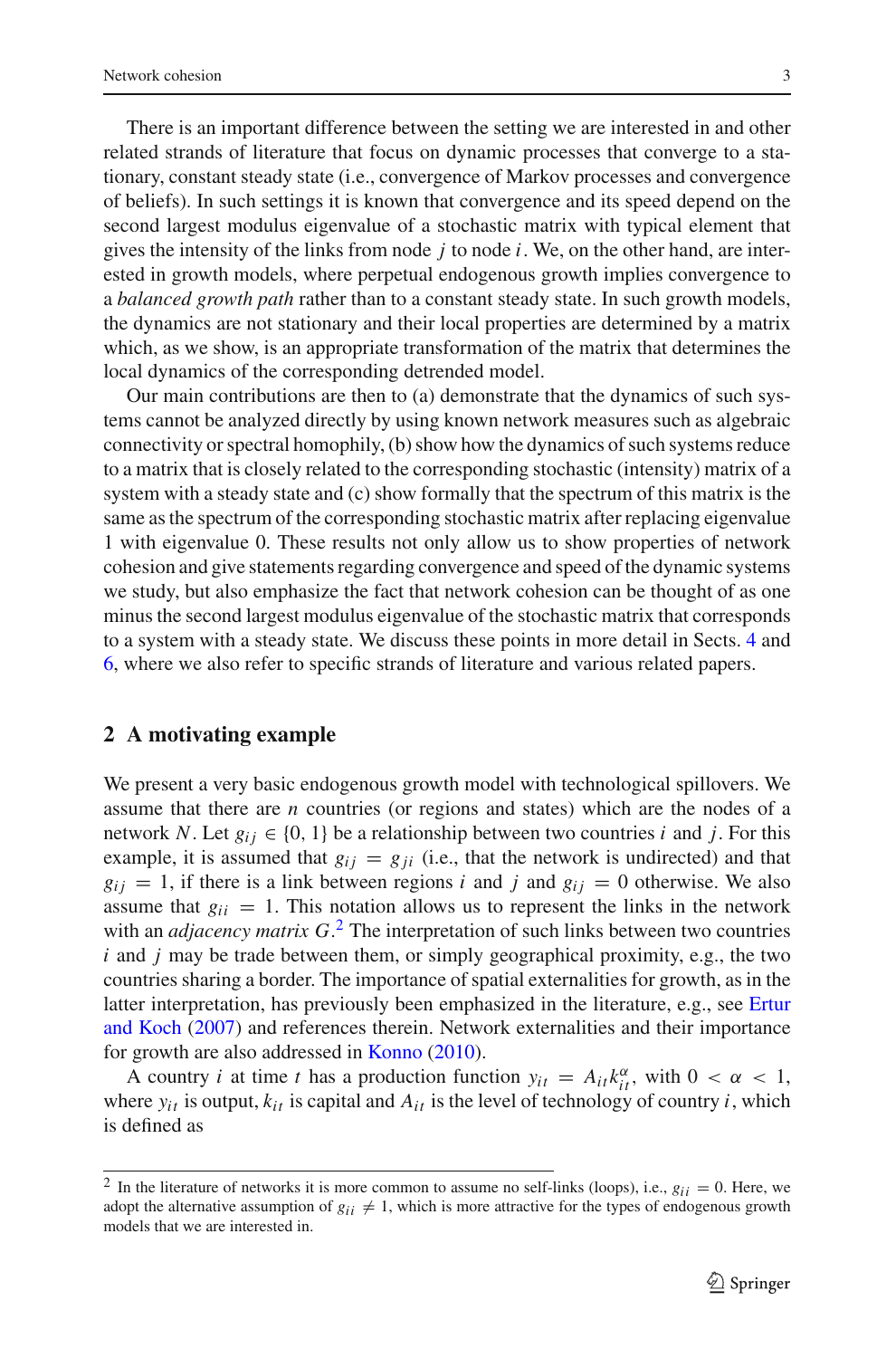$$
A_{it} = A \left( \frac{\sum_{j} g_{ij} k_{jt}}{\sum_{j} g_{ij}} \right)^{\beta}.
$$
 (1)

with  $\beta = 1 - \alpha$ . In other words, technology for country *i* depends on a constant  $A > 0$ , common to all countries, and on the average capital of this country's neighboring countries[.3](#page-4-0)

To keep things as simple as possible, we assume a constant and exogenous savings rate  $0 < s < 1$ , no population growth (population is normalized to 1) and no exogenous technological change, i.e.,  $A$  is constant.<sup>[4](#page-4-1)</sup> Capital accumulates according to

$$
k_{it+1} = sy_{it} + (1 - \delta)k_{it},
$$
 (2)

where  $0 < \delta \leq 1$  is the depreciation rate.

The standard *AK* production function can be retrieved under the assumption that the network that describes the technological interdependence of countries is empty, i.e., for  $G = I_n$ . In that case  $y_{it} = A_{it} k_{it}^{\alpha} = Ak_{it}$ . This benchmark version of the model predicts divergence of countries that have different initial capital (even if all model parameters are identical for all countries). The question we then ask is, if we allow for technological externalities, i.e., any network other than the empty one with  $G \neq I_n$ , can the different countries converge if they have different initial capital, and if yes, how fast? As it turns out, as long as the network is connected (in the graph theoretic sense), there is convergence of the countries to a common balanced growth path and the rate of convergence can be parameterized by the measure of network cohesion that this paper introduces.

Let  $k_t$  be the average capital of all countries at time *t*, and let  $x_{it} = k_{it}/k_t$  be the relative capital of country *i* at time *t*. Then, the dynamic system that describes the economy is given by

$$
x_{it+1} = \frac{\gamma_{it} x_{it}}{\frac{1}{n} \sum_{i} \gamma_{it} x_{it}},
$$
\n(3)

<span id="page-4-3"></span>in which

<span id="page-4-2"></span>
$$
\gamma_{it} = sA \left( \frac{\sum_{j} g_{ij} x_{jt}}{\sum_{j} g_{ij}} \right)^{\beta} x_{it}^{-\beta} + (1 - \delta) \tag{4}
$$

is the growth rate of the capital stock of country *i* at time *t*. Collecting the dynamic equations for all countries, we can determine the evolution of this system by analyzing the following nonlinear system of difference equations:

$$
\mathbf{x}_{t+1} = \mathbf{W}(\mathbf{x}_t). \tag{5}
$$

<span id="page-4-4"></span>where **W** is defined via [\(3\)](#page-4-2) and [\(4\)](#page-4-3). It is straightforward to verify that  $\mathbf{x}^* = e_n \equiv$  $(1, 1, \ldots, 1)^T$  is a solution to the system. If this solution is stable, then there is convergence of the initially different countries, since  $\mathbf{x}^* = e_n$  implies that in the

<sup>&</sup>lt;sup>3</sup> Here, the term 'neighboring' refers to the countries that country *i* is linked to in the network.

<span id="page-4-1"></span><span id="page-4-0"></span><sup>&</sup>lt;sup>4</sup> A microfounded version of this model would be an overlapping generations economy. This would also yield a constant savings rate that depends on the discount factor.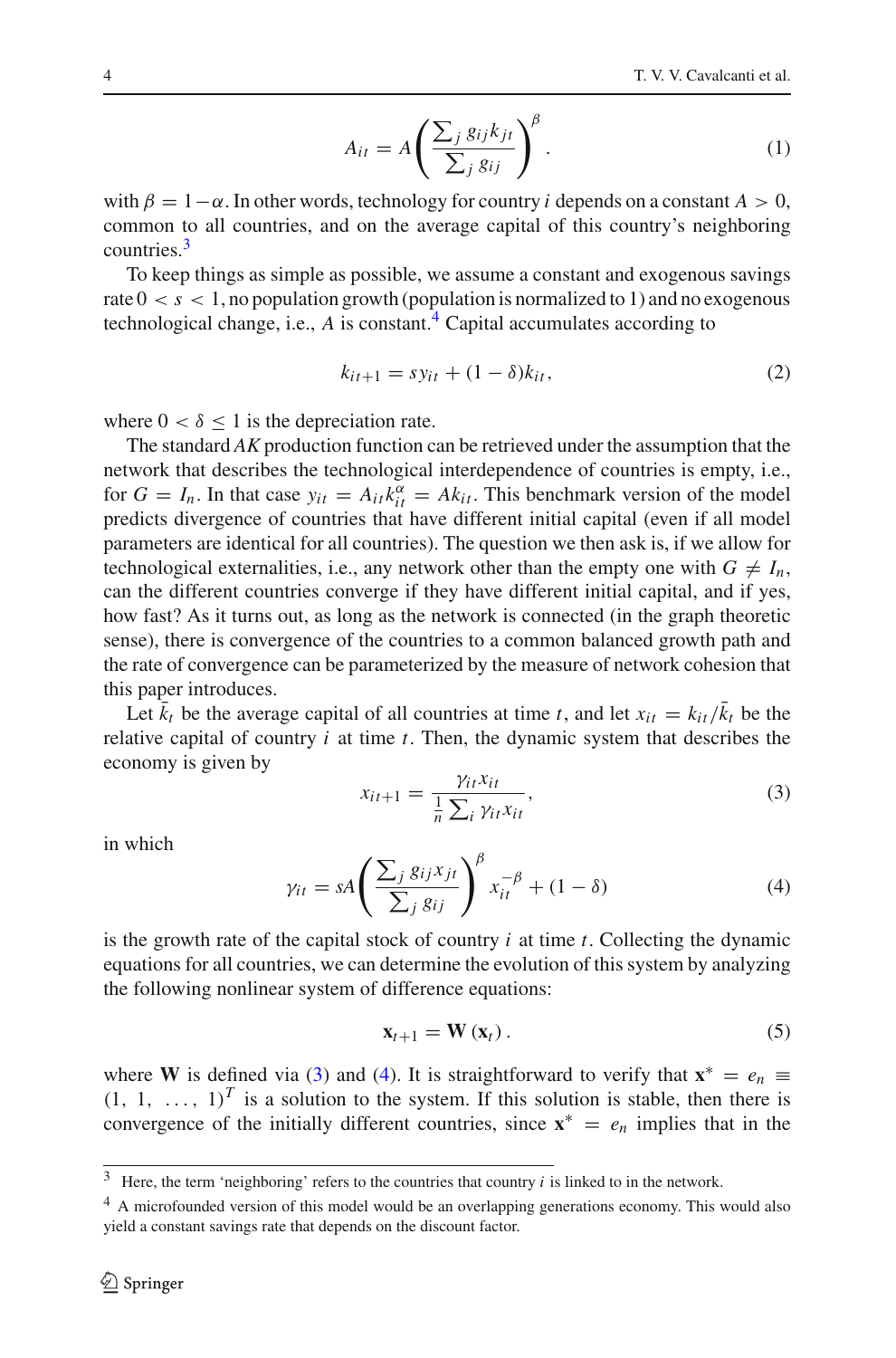balanced growth path,  $k_{it} = k_t^*$  for all countries irrespective of the initial conditions. Moreover, along this balanced growth path all countries will grow at the same rate  $\gamma^* = \frac{k_{t+1}^*}{k_t^*} = sA + (1 - \delta).$ 

To establish whether the solution is stable, we need to evaluate the Jacobian

$$
J\left(\mathbf{x}\right) = \frac{\mathrm{d}\mathbf{W}\left(\mathbf{x}\right)}{\mathrm{d}\mathbf{x}}\tag{6}
$$

at  $\mathbf{x}^* = e_n$ . For  $i, j = 1, \ldots, n$ , let

$$
f_{ij} = \frac{g_{ij}}{\sum_{m=1}^{n} g_{im}} - \frac{1}{n} \sum_{i=1}^{n} \frac{g_{ij}}{\sum_{m=1}^{n} g_{im}}.
$$
 (7)

Then, we get

$$
J\left(\mathbf{x}^*\right) = \frac{1}{sA + 1 - \delta} \left[\beta sA F + (\alpha sA + 1 - \delta) C_n\right],\tag{8}
$$

in which *F* is a matrix with typical element  $f_{ij}$  and  $C_n = I_n - \frac{1}{n} e_n e_n^T$ , with  $I_n$  the  $n \times n$ identity matrix and  $e_n$  an  $n \times 1$  column vector of ones. The stability of the solution is therefore determined by the eigenvalues of  $J(\mathbf{x}^*)$ . If all eigenvalues of  $J(\mathbf{x}^*)$  are inside the unit circle, then the system is stable and the countries converge. Moreover, the smaller the eigenvalues of  $J(\mathbf{x}^*)$  are in absolute value, the faster convergence is.

The measure of network cohesion we propose is defined as one minus the largest modulus eigenvalue of *F* and arises naturally in this simple growth model. As we will show in Sect. [4,](#page-10-0) nonzero network cohesion ensures convergence of the countries and the higher it is, the faster convergence will be. With this example in mind, we propose a general definition of network cohesion in the next section and then explain why this statement is true.

### <span id="page-5-1"></span>**3 A measure of network cohesion**

The network *N*, which can generally be weighted and/or directed, consists of a set of nodes labeled by  $i = 1, 2, ..., n$ . It is assumed that  $g_{ij} > 0$  if there is a link from node *j* to node *i* and  $g_{ij} = 0$  otherwise. We adopt the convention that  $g_{ii} > 0$ , for all  $i = 1, 2, \ldots, n$ . This notation allows us to represent the network by the adjacency matrix  $G = [g_{ij}]$ .<sup>[5](#page-5-0)</sup>

<span id="page-5-0"></span><sup>5</sup> If the network is undirected, as in the growth model of Sect. [2,](#page-3-1) then the matrix *G* is symmetric. If the network is unweighted, then  $g_{ij} = 1$  if there is a link between *i* and *j*, and  $g_{ii} = 1$  for all *i*. Allowing for weights that are generally different from one or for nonsymmetric adjacency matrices is very general and allows us to consider, for example, growth models in which the spillover effects may be stronger between some countries and weaker between others. The magnitude of weights in the diagonal elements may reflect the importance of a country's own capital for its productivity, relative to the remaining countries' capital.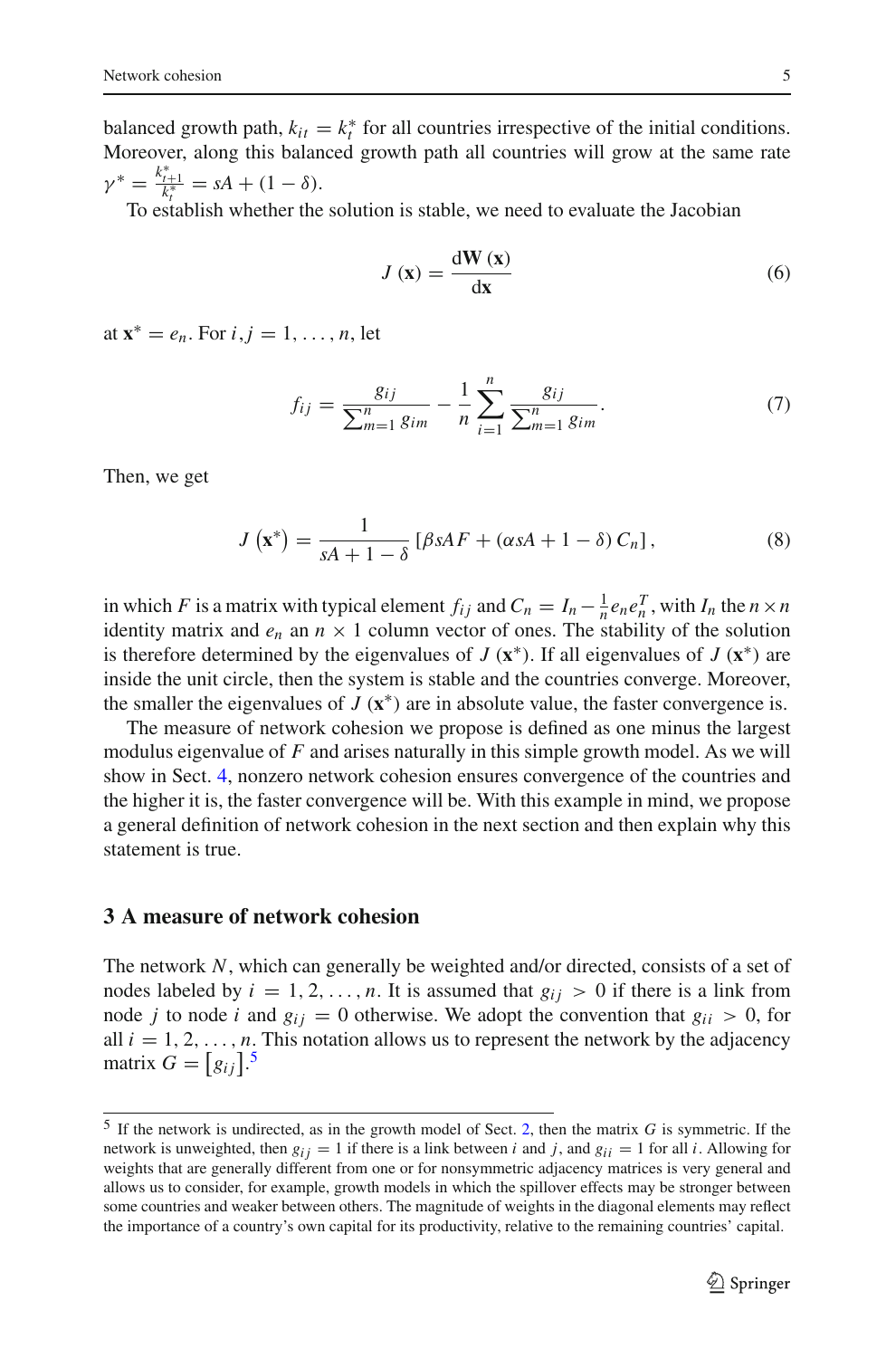<span id="page-6-5"></span>Next, let

<span id="page-6-2"></span>
$$
D = \text{diag}\left[\sum_{j} g_{1j}, \sum_{j} g_{2j}, \dots, \sum_{j} g_{nj}\right],\tag{9}
$$

and define the row stochastic matrix

$$
R = D^{-1}G,\tag{10}
$$

with typical element

$$
r_{ij} = \frac{g_{ij}}{\sum_{j} g_{ij}}\tag{11}
$$

that represents the intensity of the link from node  $j$  to node  $i$ .

<span id="page-6-3"></span>Finally, let

$$
C_n = I_n - \frac{1}{n} e_n e_n^T \tag{12}
$$

be the centering matrix of order *n*. [7](#page-6-1) We can now define the matrix

<span id="page-6-4"></span>
$$
F = C_n R. \tag{13}
$$

We call *G* the *adjacency matrix*, *R* the *intensity matrix* and *F* the *relative intensity matrix*. We now provide the mathematical definition of our measure of network cohesion.

**Definition 1** Given a network *N* with adjacency matrix *G*, let matrices  $C_n$ , *R* and *F* be defined as in [\(10\)](#page-6-2), [\(12\)](#page-6-3) and [\(13\)](#page-6-4). The *network cohesion* is defined as  $\kappa \equiv 1 - \rho(F)$ , in which  $\rho(F)$  is the spectral radius of the matrix *F*.

We next explain informally what this measure captures. We first look at a typical element of the intensity matrix,  $r_{ij}$ . This represents how 'intense' the link from node *j* to node *i* is. For example, for a undirected, unweighted network, the intensity of every link of node *i* is the inverse of the node's degree (i.e., if node *i* has three links, each link is one-third intense). If the network is weighted, the intensity for node *i* is the weight of the link with node  $j$ , over of the strength of node  $i$ , and it is larger for nodes *j* that have high weights in the adjacency matrix. In other words, the intensity matrix represents a normalization of the adjacency matrix. Going back to the typical element  $r_{i,j}$ , suppose now that we want to compare the intensity  $r_{i,j}$  of the link from *j* to *i*, with the average intensity from node *j* to other nodes of the network; we can then calculate  $f_{ij} = r_{ij} - \bar{r}_j$  (with  $\bar{r}_j = \left(\sum_i r_{ij}\right)/n$ ), and call this the *relative* intensity of the link from node *j* to node *i*. If  $f_{ij} > 0$ , this means that node *i* has a more intense relationship to *j* than other nodes have with *j* on average, while if  $f_{ij} < 0$ , node *i* has a less intense relationship to *j* than other nodes have with *j* on average. It is easy to

 $6$  The matrix *R* is also used in Echenique and Fryer (2007), where it is called *the matrix of social interactions*.

<span id="page-6-1"></span><span id="page-6-0"></span> $<sup>7</sup>$  The term *centering* is borrowed from statistics. The matrix  $C<sub>n</sub>$  is a symmetric and idempotent matrix that,</sup> when multiplied with a vector, has the same effect as subtracting the mean of the elements of the vector from every vector entry.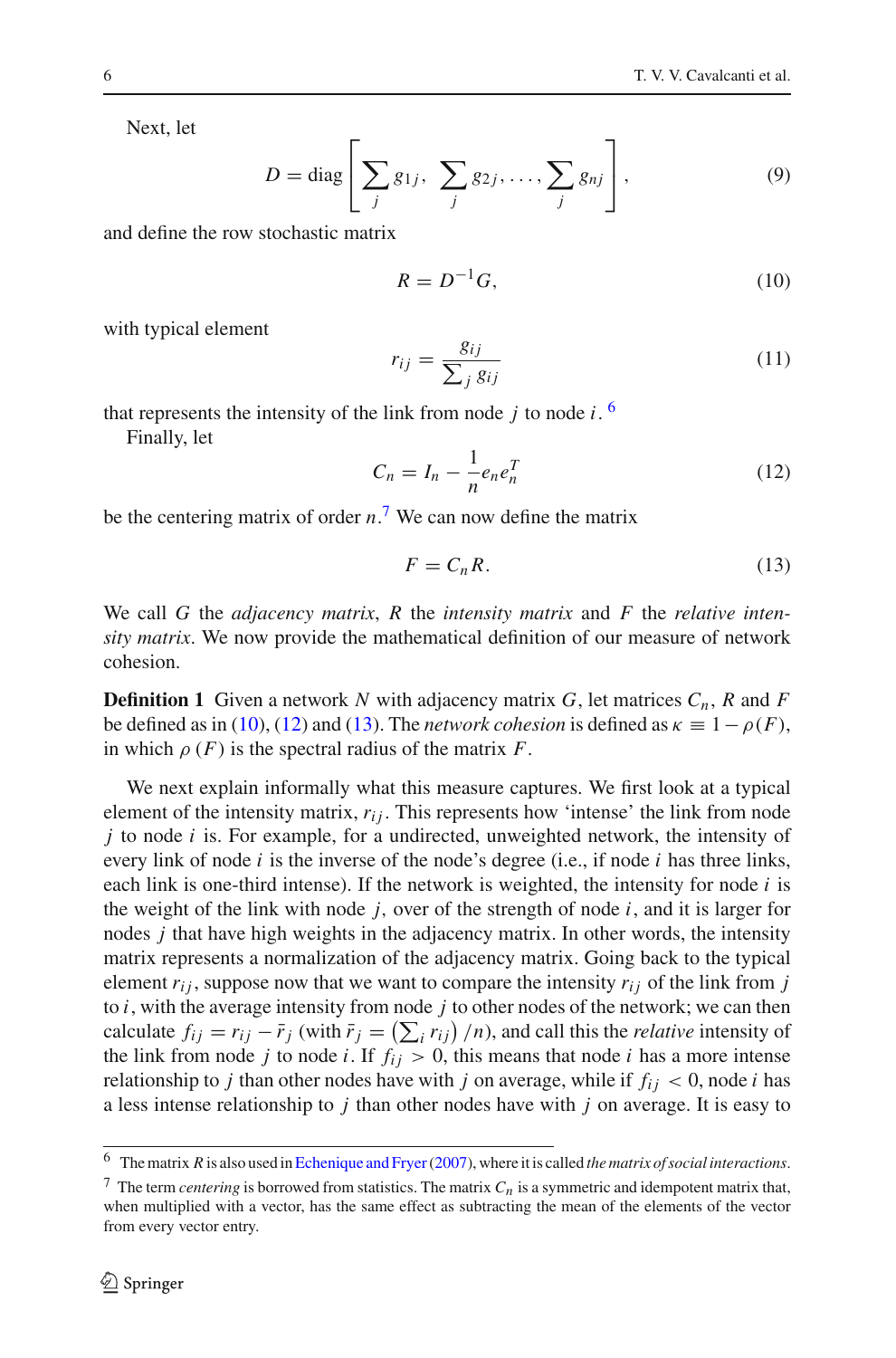see that generally, if the elements  $f_{ij}$  are close to zero, i.e., if they do not deviate much from the averages, the nodes and relationships (links) in the network are alike, then the spectral radius  $\rho(F)$  is small, and the network is cohesive. If the elements  $f_{ij}$  are far from zero, i.e., if the elements  $f_{ij}$  are large in absolute value, the more variability there is in the intensity of links in the network, and the spectral radius  $\rho(F)$  is large. In the context of the simple growth model presented in Sect. [2,](#page-3-1) the typical element  $f_{ij}$  of the matrix *F* represents how important the spillover/externality from country *j* to country *i* is, relative to the average spillover from country *j* to the rest of the world. It is in this sense that the matrix *F* can be interpreted as a matrix of dispersion, and therefore we call the spectral radius  $\rho(F)$  of matrix *F* the *coefficient of dispersion* of the network.

High variability among the different  $f_{ij}$ s can also be interpreted as the network having more uneven, unequal interactions, i.e., less cohesion in the network. Consider, for example, two extreme cases, first, an undirected network, in which everyone is linked to each other (i.e., the complete network), and second the case of an empty undirected network. In the former case, the interaction with  $j$  is of importance  $1/n$  for node *i*, and that is true for all nodes *i*, so that the average  $\bar{r}_i$  is also  $1/n$ . Therefore, all the elements of *F* are zero, and  $\kappa = 1$ , i.e., there is the highest possible network cohesion. In the latter case, there is no interaction (link) between any two nodes and  $\kappa = 0.8$  $\kappa = 0.8$ 

Next, we provide two basic important properties of  $\kappa$ . The first states that isomorphic networks have the same cohesion and the second states that the cohesion of a network is always between zero and one. Both these two results hinge on the following theorem, which we state and prove first.

<span id="page-7-1"></span>**Theorem 1** *If a matrix*  $O \in \mathbb{R}^{n \times n}$  *has rows that sum to one, then* 

$$
\rho(C_n Q) = \max_{\lambda \in Z} |\lambda| \tag{14}
$$

*in which*  $Z = \sigma(Q) \setminus \{1\}$ *, and*  $\sigma(Q)$  *is the set of eigenvalues of Q.* 

*Proof* First, note that 0 is an eigenvalue of the centering matrix  $C_n$  associated with eigenvector *en*. This is true because

$$
C_n e_n = \left(I_n - \frac{1}{n} e_n e_n^T\right) e_n = e_n - \frac{1}{n} e_n n = 0.
$$
 (15)

Also, recall that for any matrix with rows that sum to one, 1 is an eigenvalue associated with eigenvector *en*. Now let

$$
S_n = \begin{pmatrix} 1 & 0_{n-1}^T \\ e_{n-1} & I_{n-1} \end{pmatrix},
$$
 (16)

<span id="page-7-2"></span>with

$$
S_n^{-1} = \begin{pmatrix} 1 & 0_{n-1}^T \\ -e_{n-1} & I_{n-1} \end{pmatrix}
$$
 (17)

<span id="page-7-0"></span><sup>&</sup>lt;sup>8</sup> Note that applying the centering matrix  $C_n$  to  $R$  from the left removes the mean from each of the columns of a matrix, therefore collecting the elements  $f_{ij} = r_{ij} - \bar{r}_j$  into a matrix *F* gives the same elements as  $C_nR$ .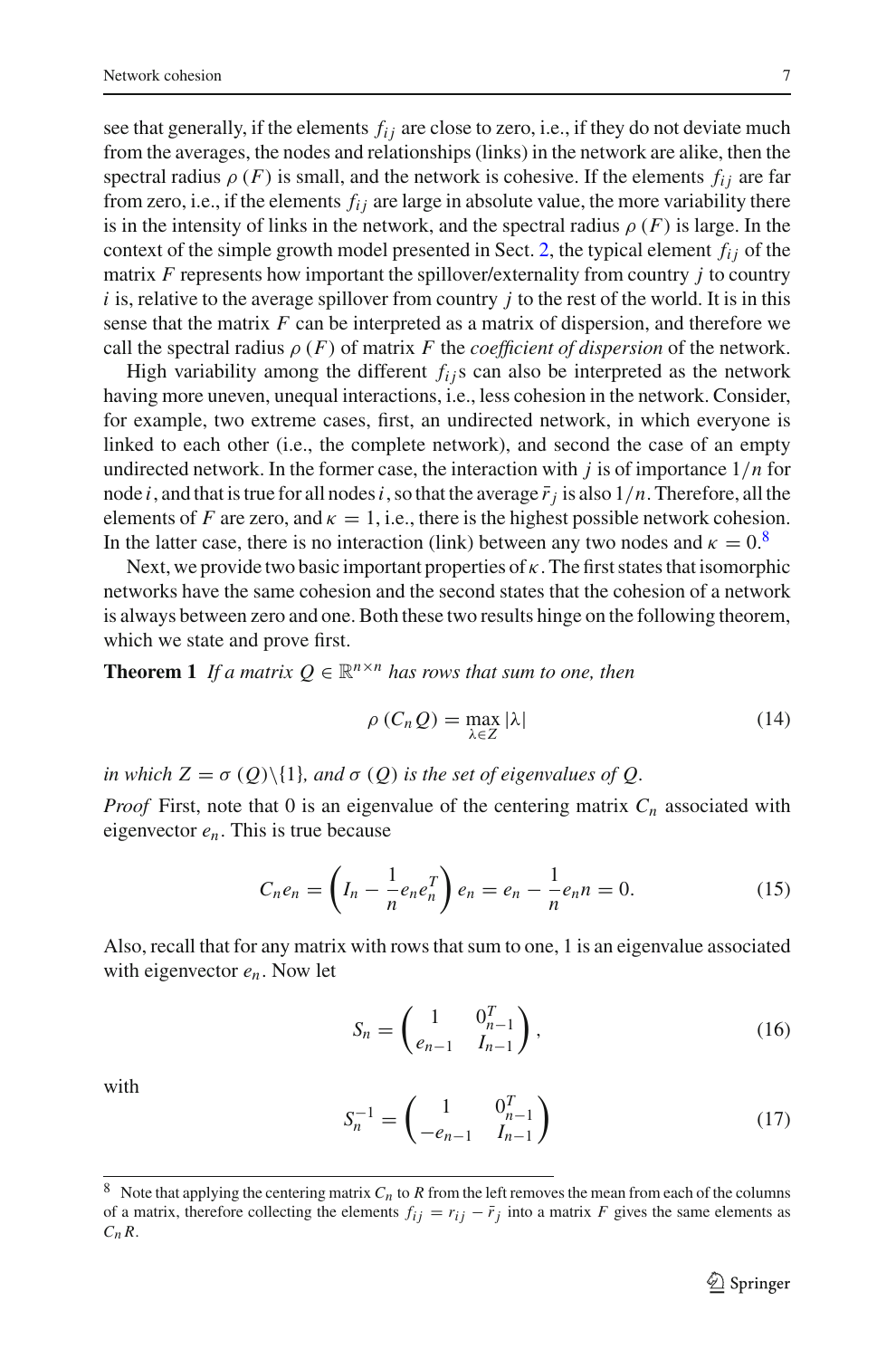and observe that the first column of matrix  $S_n$  is the eigenvector of  $C_n$  corresponding to eigenvalue 0 and the eigenvector of *Q* corresponding to eigenvalue 1. Then

$$
S_n^{-1}C_nS_n = \begin{pmatrix} 0 & -\frac{1}{n}e_{n-1}^T \\ 0 & I_{n-1} \end{pmatrix}.
$$
 (18)

From [Horn and Johnson](#page-21-10) [\(1985\)](#page-21-10), ex. 8 in 1.4 (matrix deflation), we have that the remaining eigenvalues of  $C_n$  are those of the matrix in the lower right block of the above matrix, i.e., 1 with algebraic multiplicity  $n - 1$ . Moreover,

$$
S_n^{-1} \mathcal{Q} S_n = \begin{pmatrix} 1 & * \\ 0 & \mathcal{Q}_1 \end{pmatrix},\tag{19}
$$

where from the same result we have that the remaining eigenvalues of *Q* are those of  $Q_1$ , i.e.,  $\sigma(Q_1) = \sigma(Q)\setminus\{1\}$ . Next, we will show that  $\sigma(C_nQ) = (\sigma(Q)\setminus\{1\}) \cup$  $\{0\}$ , i.e., that the spectrum of  $C_n Q$  is generated by replacing eigenvalue 1 with 0 in the spectrum of  $Q$ . First, it is straightforward to show that 0 is an eigenvalue of  $C_n Q$ , with eigenvector  $e_n$ : Since  $Qe_n = e_n$ , we have that

$$
C_n Q e_n = \left( I_n - \frac{1}{n} e_n e_n^T \right) Q e_n = \left( I_n - \frac{1}{n} e_n e_n^T \right) e_n = e_n - \frac{1}{n} e_n n = 0. \tag{20}
$$

Then, using the same result as above, we can use the same  $S_n$  to show that

$$
S_n^{-1}C_nQS_n = \left(S_n^{-1}C_nS_n\right)\left(S_n^{-1}QS_n\right) = \begin{pmatrix} 0 & -\frac{1}{n}e_{n-1}^TQ_1 \\ 0 & Q_1 \end{pmatrix}.
$$
 (21)

Therefore the remaining eigenvalues of  $C_n Q$  are the eigenvalues of  $Q_1$ , i.e., all the eigenvalues of *Q* apart from 1. In other words,

$$
\sigma(C_n Q) = (\sigma(Q) \setminus \{1\}) \cup \{0\}.
$$
 (22)

This implies that

$$
\rho(C_n Q) = \max_{\lambda \in Z} |\lambda|.
$$
\n(23)

 $\Box$ 

<span id="page-8-0"></span>This theorem says that if we center a matrix *Q* with rows that sum to one around its column means, then the spectral radius of the centered matrix is the second largest modulus eigenvalue of *Q*. In fact, the theorem shows a lot more than that, i.e., that the whole spectrum of  $C_n Q$  coincides with the spectrum of  $Q$  after replacing eigenvalue 1 with eigenvalue 0. Note that this theorem holds generally for matrices with rows that sum to one, not just stochastic matrices. An immediate consequence of this theorem is that the cohesion of a network is equal to one minus the second largest modulus eigenvalue of its intensity matrix. This observation is very useful for proving properties of network cohesion. With this result in place, we can now show two properties of network cohesion  $\kappa$ .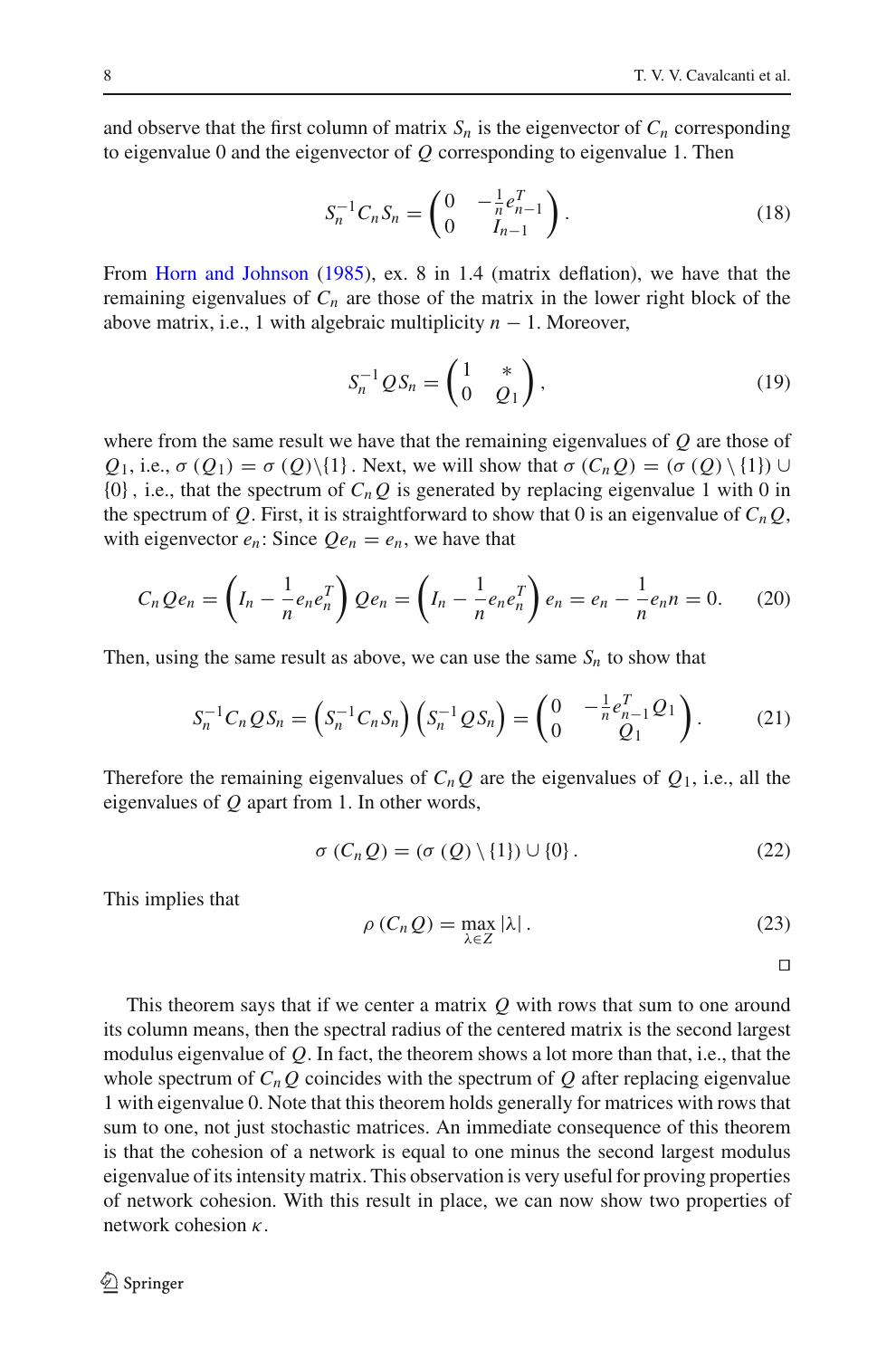#### **Proposition 1** *Isomorphic networks have the same cohesion.*

*Proof* Let  $N_1$  and  $N_1$  be networks with adjacency matrices  $G_1$  and  $G_2$ , respectively. Since the two networks are isomorphic, there exists a permutation matrix *P* such that  $G_2 = PG_1P^{-1}$ . Also,  $P^{-1} = P^T$  since *P* is a permutation matrix. Let  $R_1 = D_1G_1$ and  $R_2 = D_2 G_2$  be their corresponding intensity matrices. To show the result it suffices to show that  $R_1$  and  $R_2$  have the same eigenvalues. Note that

$$
R_2 = D_2 G_2 = D_2 P G_1 P^T = P D_1 G_1 P^T = P R_1 P^T,
$$
\n(24)

where the third equality follows the fact that if  $G_2 = PG_1P^{-1}$ , then it must be that  $D_2 = PD_1P^{-1}$  from [\(9\)](#page-6-5). Therefore  $R_1$  and  $R_2$  are similar and thus have the same eigenvalues. eigenvalues.

#### <span id="page-9-0"></span>**Proposition 2** *The cohesion of a network N satisfies the inequality*  $0 \le \kappa \le 1$ *.*

*Proof* From the definition of the network cohesion and Theorem [1,](#page-7-1) it suffices to show that the second largest modulus eigenvalue of *R* is between 0 and 1. From Theorem 8.1.22 of [Horn and Johnson](#page-21-10) [\(1985](#page-21-10)), we have that

$$
\min_{i} \sum_{j} r_{ij} \le \rho(R) \le \max_{i} \sum_{j} r_{ij} \iff 1 \le \rho(R) \le 1. \tag{25}
$$

Therefore, the spectral radius of  $\rho(R)$  is exactly equal to 1. It follows that,  $|\lambda| \le \rho(R) = 1$  for any other eigenvalue  $\lambda$  of R  $\rho$  (*R*) = 1 for any other eigenvalue  $\lambda$  of *R*.

<span id="page-9-1"></span>**Corollary 1** *Special networks*

- *(i)* For the empty network the cohesion is  $\kappa = 0$ .
- *(ii)* For the complete network the cohesion is  $\kappa = 1$ .
- *(iii)* For the star network the cohesion is  $\kappa = 1/2$ .

*Proof* All three statements follow immediately by applying Theorem [1](#page-7-1) and Proposi-tion [1](#page-8-0) to the particular networks.

**Corollary 2** *Disconnected networks have zero cohesion.*

*Proof* Without loss of generality, we consider a disconnected network that consists of two components. Then from Proposition [1,](#page-8-0) there exists an isomorphic network with the same cohesion and has intensity matrix that can be written in the block form

$$
R = \begin{pmatrix} R_1 & 0 \\ 0 & R_2 \end{pmatrix}
$$

where  $R_1$  and  $R_2$  are the corresponding intensity matrices of the two disconnected components. The eigenvalues of *R* are then all the eigenvalues of  $R_1$  and  $R_2$ . To see this let for example  $\lambda_1$  be an eigenvalue of  $R_1$ , with eigenvector  $x_1$ . Then

$$
\begin{pmatrix} R_1 & 0 \\ 0 & R_2 \end{pmatrix} \begin{pmatrix} x_1 \\ 0 \end{pmatrix} = \begin{pmatrix} R_1 x_1 \\ 0 \end{pmatrix} = \begin{pmatrix} \lambda_1 x_1 \\ \lambda_1 0 \end{pmatrix} = \lambda_1 \begin{pmatrix} x_1 \\ 0 \end{pmatrix},
$$

<sup>6</sup>∕2 Springer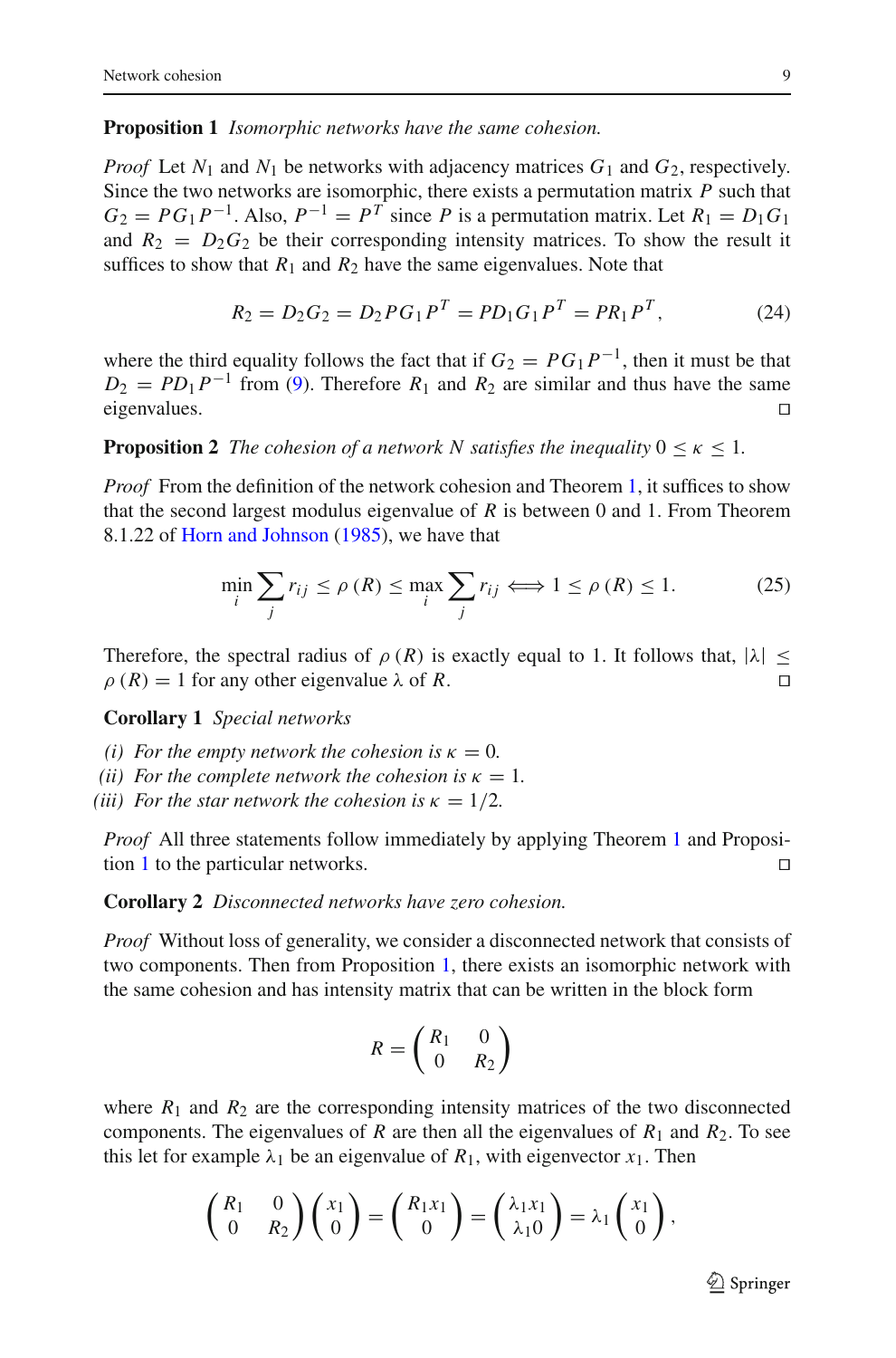i.e.,  $\lambda_1$  is an eigenvalue of *R* with eigenvector  $x = (x_1^T \ 0^T)^T$ . Since each of the intensity matrices  $R_1$  and  $R_2$  has 1 as an eigenvalue,  $\overline{R}$  has 1 as an eigenvalue with multiplicity at least 2. Therefore, from Theorem [1,](#page-7-1) after replacing one of these with the zero eigenvalue, the set of eigenvalues of  $F$  still contains 1, and therefore,  $\kappa$  $= 0.$ 

Proposition [2](#page-9-0) states that network cohesion varies between 0 and 1 and Corollary [1](#page-9-1) gives a natural interpretation to these two bounds, by mapping them to two extreme networks: the smallest possible cohesion is achieved for the empty network (no links), and the highest cohesion is achieved for the complete network (all links). The star network has cohesion equal to 1/2 and provides a separation point between networks with low cohesion  $\left(\frac{1}{2}\right)$  and high cohesion  $\left(\frac{1}{2}\right)$ .

#### <span id="page-10-0"></span>**4 AK growth model continued and some other examples**

We now return to the simple growth model that we presented in Sect. [2.](#page-3-1) In order to deter-mine under what conditions the system [\(5\)](#page-4-4) converges to  $\mathbf{x}^* = e_n$ , and at what speed, we first show an auxiliary result that provides the exact spectrum of the Jacobian at **x**∗.

<span id="page-10-1"></span>**Lemma 1** *For a network N, let F be the relative intensity matrix and*  $C_n$  *as defined in Sect. [3.](#page-5-1) Then, for any scalars b,*  $d \in \mathbb{R}$ *, the spectrum of*  $bF + dC_n$  *is* 

$$
\sigma (bF + dC_n) = \{b\lambda_1 + d, \dots, b\lambda_{n-1} + d, 0\}
$$
 (26)

*with*  $\lambda_i \in \sigma(F) \setminus \{0\}.$ 

*Proof* First note that  $e_n e_n^T F = 0$ , and  $F e_n e_n^T = 0$ , and therefore

$$
FC_n = F - F\left(\frac{1}{n}e_n e_n^T\right) = F - \left(\frac{1}{n}e_n e_n^T\right)F = C_n F,\tag{27}
$$

i.e., the matrices  $F$  and  $C_n$  commute. From Theorem 2.4.9 in [Horn and Johnson](#page-21-10) [\(1985\)](#page-21-10), the spectrum of the sum of commuting matrices consists of combinations of sums of the eigenvalues of these matrices, i.e.,  $\sigma$  ( $bF + dC_n$ )  $\subseteq$   $b\sigma$  ( $F$ )+ $d\sigma$  ( $C_n$ ). The eigenvalues of  $C_n$  are 0 with multiplicity 1 and 1 with multiplicity  $n-1$ , i.e.,  $\sigma(C_n)$  =  $\{0, 1, \ldots, 1\}$ , and the eigenvalues of *F* are 0 with multiplicity 1 and  $\lambda_1, \ldots, \lambda_{n-1}$ , i.e.,  $\sigma(F) = \{0, \lambda_1, \ldots, \lambda_{n-1}\}\$ , as shown in Theorem [1.](#page-7-1) For both  $C_n$  and F the eigenvector corresponding to eigenvalue 0 is *e*. This implies that 0 is also an eigenvalue of  $bF+dC_n$ with eigenvector *e*. We can then apply the same deflation argument as in the proof of Theorem [1,](#page-7-1) with  $S_n$  as defined in expression [\(16\)](#page-7-2), to obtain

$$
S_n^{-1} (bF + dC_n) S_n = b \begin{pmatrix} 0 & * \\ 0 & F_1 \end{pmatrix} + d \begin{pmatrix} 0 & * \\ 0 & I_{n-1} \end{pmatrix} = \begin{pmatrix} 0 & * \\ 0 & bF_1 + dI_{n-1} \end{pmatrix}.
$$
 (28)

Then, the remaining eigenvalues of  $bF + dC_n$  are the eigenvalues of  $bF_1 + dI_{n-1}$ , i.e.,  $b\lambda_1 + d$ , ...,  $b\lambda_{n-1} + d$ . Therefore

$$
\sigma (bF + dC_n) = \{b\lambda_1 + d, \dots, b\lambda_{n-1} + d, 0\}.
$$
 (29)

 $\Box$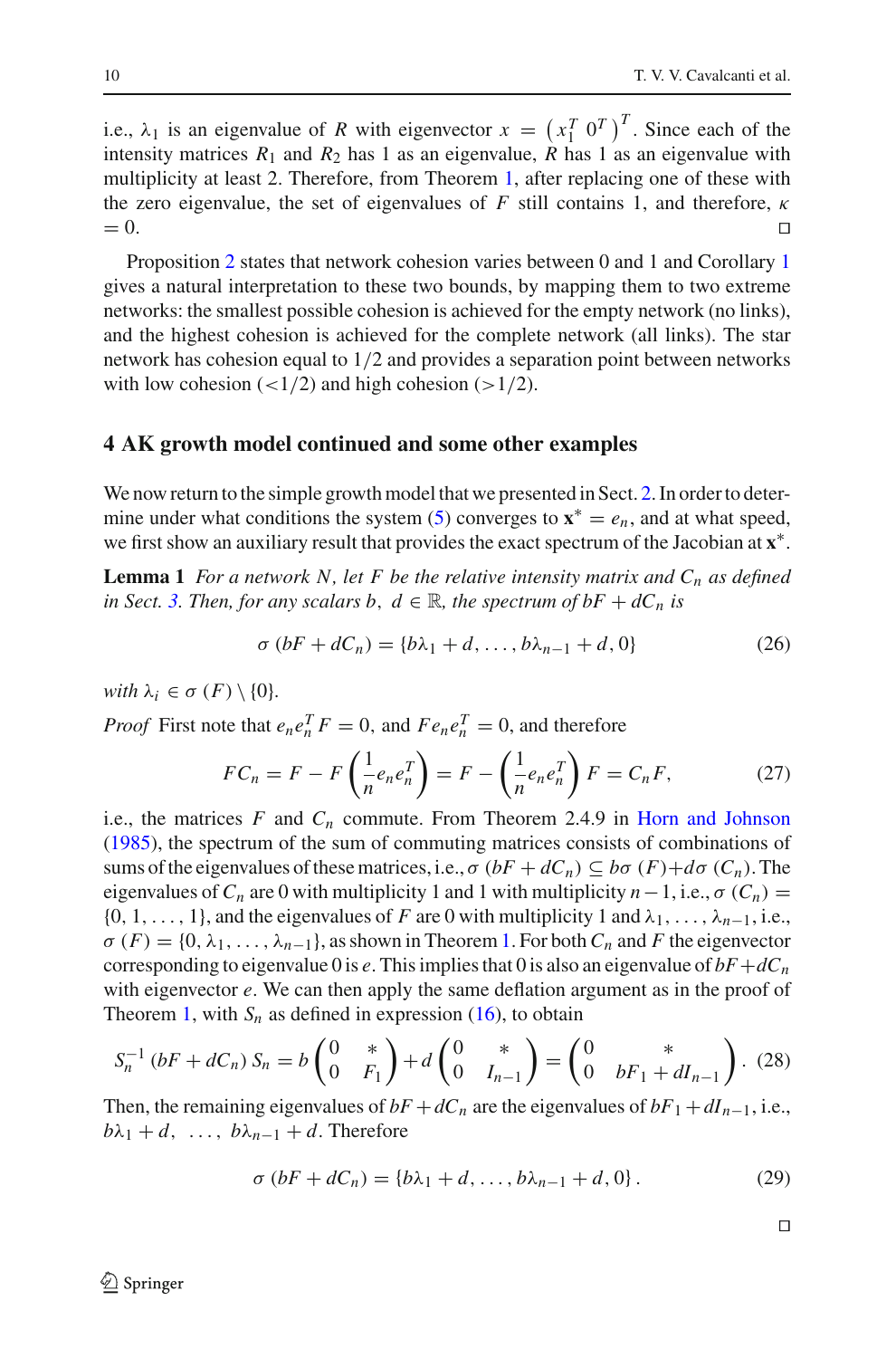<span id="page-11-0"></span>We can now establish the following result for the *AK* growth model with technology spillovers:

**Proposition 3** *Let the dynamics of the n countries in network N be described by [\(5\)](#page-4-4). Then the solution*  $\mathbf{x}^* = e_n$  *is stable and the countries converge, if the network cohesion is strictly positive, i.e., if*  $\kappa > 0$ *.* 

*Proof* To confirm that the solution is stable, we need to examine whether the eigenvalues of the Jacobian at **x**∗ are inside the unit circle. Recall that

$$
J\left(\mathbf{x}^*\right) = \frac{1}{sA + 1 - \delta} \left[ \beta sA F + (\alpha sA + 1 - \delta) C_n \right].\tag{30}
$$

Using Lemma [1,](#page-10-1) we can establish that the eigenvalues of  $J(\mathbf{x}^*)$  are

$$
\{b\lambda_1 + d, \dots, b\lambda_{n-1} + d, 0\},\tag{31}
$$

where

$$
b = \frac{\beta sA}{sA + 1 - \delta} > 0, \ d = \frac{\alpha sA + 1 - \delta}{sA + 1 - \delta} > 0.
$$
 (32)

For the solution  $x^* = e$  to be stable, we need all the eigenvalues of *J* ( $x^*$ ) to be strictly inside the unit circle, i.e., we need  $|b\lambda_i + d| < 1$ . First we note that the eigenvalues of *F* are real, because they coincide with the eigenvalues of the row stochastic matrix *R* apart from eigenvalue  $\lambda_0 = 1$ , as shown in Theorem [1,](#page-7-1) and *R* is similar to  $D^{-1/2}GD^{-1/2}$ , which is symmetric for undirected networks. We also know that  $0 \leq |\lambda_i| \leq 1$  since *R* is row stochastic. From the triangle inequality, and since  $b, d \ge 0$ , a sufficient condition for stability is then  $b | \lambda_i | + d < 1$ . Recalling that  $β = 1 - α$ , the condition is equivalent to requiring that  $|λ<sub>i</sub>| < 1$  for all *i*, or that  $κ = 1 - ρ(F) > 0$  $\kappa = 1 - \rho(F) > 0.$ 

The intermediate steps of the above proof also provide insights about the rate of convergence in this growth model. The spectrum of the Jacobian is

$$
\sigma\left(J\left(\mathbf{x}^*\right)\right) = \left\{\frac{\beta sA}{sA+1-\delta}\lambda_i + \frac{\alpha sA+1-\delta}{sA+1-\delta}, \ i = 1, \dots, n-1\right\} \cup \{0\}.
$$
 (33)

Therefore the rate of convergence  $\rho$  (*J* (**x**<sup>\*</sup>)) for [\(5\)](#page-4-4) cannot be higher than  $1 - \frac{(1-\alpha)sA}{sA+1-\delta} \kappa$ , an upper bound that decreases as cohesion increases and the following is true:

**Corollary 3** *Higher network cohesion implies faster convergence to the balanced growth path of the balanced growth model of Sect. [2.](#page-3-1)*

Next, we discuss some other examples in which network cohesion is relevant. First, the measure of network cohesion also arises in [Cavalcanti and Giannitsarou](#page-21-6) [\(2015\)](#page-21-6) in a model of endogenous growth with overlapping generations and human capital accumulation that depends on investment in education and local network externalities. In that framework, different households represent the nodes of the network. The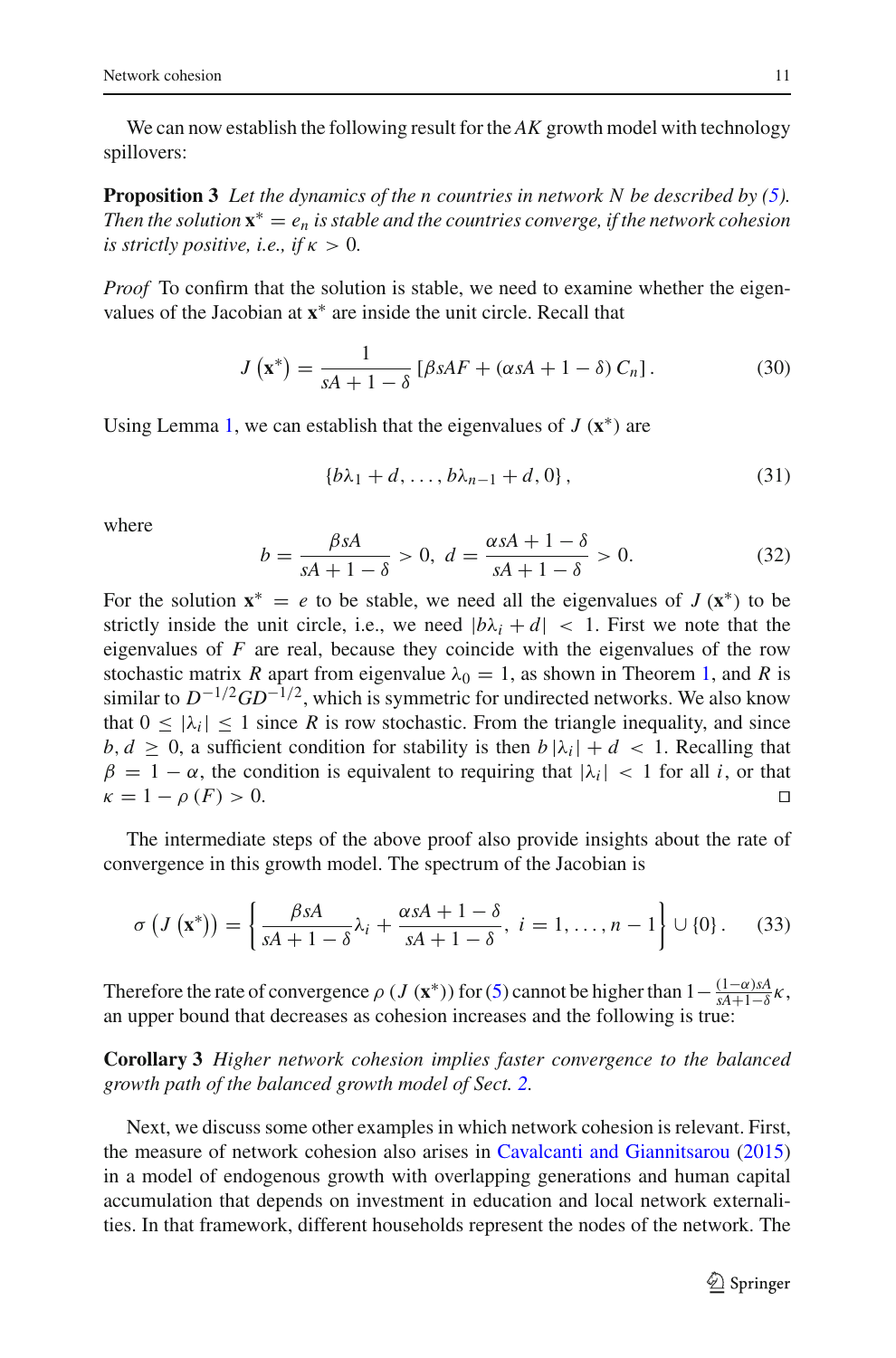paper then examines under what conditions populations that are initially heterogeneous can converge to a balanced growth path of long-run equality. It is shown that network cohesion is crucial for ensuring stability of the dynamic system and convergence to a balanced growth path of long-run equality, even when the network is connected: if network cohesion is low, the local externality effect may not be strong enough to guarantee convergence to equality, and inequality persists perpetually.

More generally, cohesion as a network statistic is particularly useful in nonstationary dynamic models in which *balanced growth*, rather than a steady state, may be present. As is typical in such models, the variables and dynamics are transformed by dividing through by averages, and the analysis is carried out in terms or *relative* variables (i.e., deviations of variables from an average). In such models, the local dynamics and their properties can be approximated at first order by the Jacobian, which is typically a linear function of a dispersion matrix *F*, i.e., a matrix of deviations of network intensities from corresponding averages. The spectral radius of *F* (and thus network cohesion) is then crucial for determining local stability of a balanced growth path. Then, one can think of a wide spectrum of models in which externalities and neighborhood effects may matter for long-run growth and inequality, and for which network cohesion would be crucial for stability and speed of convergence to a balanced growth path (e.g., [Ray 2006](#page-21-11); [Garcia-Peñalosa and Turnovsky 2008](#page-21-12); [Mierau and Turnovsky](#page-21-13) [2014\)](#page-21-13).

These examples are also useful for demonstrating the link between network cohesion and various other strands of literature in engineering, operations research and graph theory. In particular, it is known that the second largest eigenvalue of an appropriately defined stochastic matrix represents the rate of convergence of Markov chains to stationarity and this property has been used to analyze convergence rates of genetic algorithms, various models of statistical physics, or problems of global clock synchronization. Examples of such applications can be found in [Mitra and Weiss](#page-21-14) [\(1980](#page-21-14)), [Landau and Odlyzko](#page-21-15) [\(1981](#page-21-15)), [Diaconis and Stroock](#page-21-16) [\(1991](#page-21-16)), [Diaconis and Saloff-Coste](#page-21-17) [\(1993](#page-21-17)), [Römer](#page-21-18) [\(2001\)](#page-21-18) and [Li and Rus](#page-21-19) [\(2006\)](#page-21-19). The measure of network cohesion we present here is defined as one minus the coefficient of dispersion, where, as we have shown, the coefficient of dispersion coincides with the second largest modulus eigenvalue of a stochastic matrix. The fact that higher cohesion (or lower coefficient of dispersion) implies faster convergence in dynamic growth models is in direct correspondence with the aforementioned results.

There is also a more direct link to the literature on learning, imitation and social influence in the context of social and information networks (see [Goyal](#page-21-4) [\(2007\)](#page-21-4) and [Jackson 2008](#page-21-5), and references therein). In a simple model of consensus formation as in [DeGroot](#page-21-20) [\(1974](#page-21-20)), the society starts from initial opinions on a matter. Each agent (in a network) updates his opinion using a weighted average of his current opinion and the average opinion of his neighbors. We can then analyze the dynamic behavior of the vector of all opinions as deviations from the average opinion in the society, and give conditions under which consensus is reached in the limit. Once again, strictly positive network cohesion is required for convergence and the higher cohesion is, the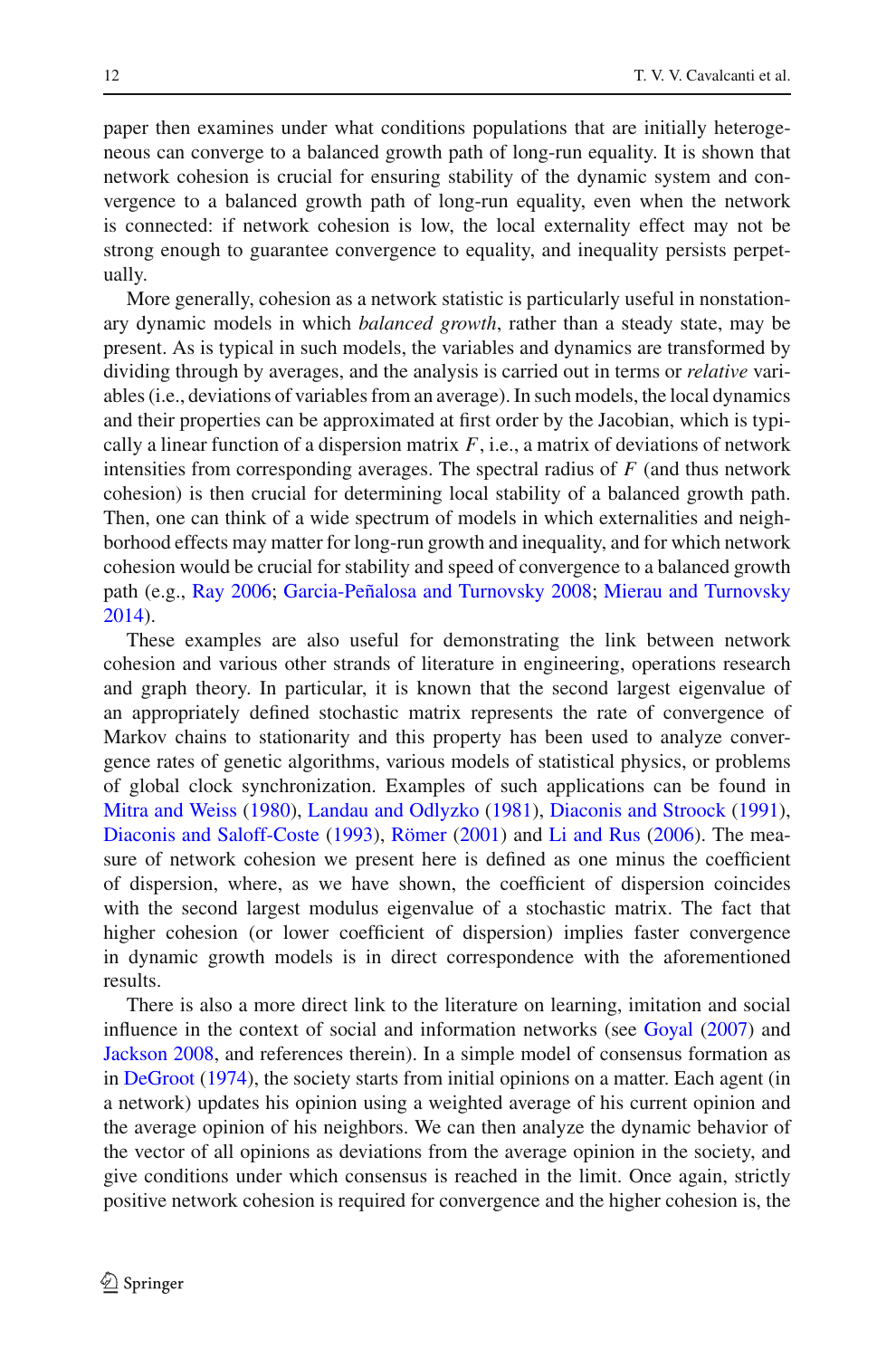

<span id="page-13-1"></span>**Fig. 1** Network aggregation

faster convergence is achieved. $9$  More generally, our measure of network cohesion can be useful for dynamic settings of opinion formation and disagreement, such as that analyzed in [Melguizo](#page-21-21) [\(2016](#page-21-21)).

#### **5 Aggregation**

In this section, we propose a way of aggregating a large network to a resulting smaller network with the same network cohesion. The importance of such an aggregation result is practical. Its purpose is to reduce a large network structure into a smaller, more manageable setting, while preserving the dynamic properties of their corresponding models. Consider, for example, the context of the AK growth model we have been working with so far, and assume that the world consists of five countries  $q = 1, \ldots, 5$ , each of which have three, two, four, two and one region(s), respectively. We assume that all regions within a country are linked, as shown in the left-hand side of Fig. [1.](#page-13-1) The adjacency matrix of this large network (the nodes of which are regions) is

$$
G = \begin{bmatrix} e_3 e_3^T & 0 & 0 & 0 & e_3 \\ 0 & e_2 e_2^T & 0 & 0 & e_2 \\ 0 & 0 & e_4 e_4^T & 0 & e_4 \\ 0 & 0 & 0 & e_3 e_3^T & e_3 \\ e_3^T & e_2^T & e_4^T & e_3^T & 1 \end{bmatrix},
$$
(34)

<span id="page-13-2"></span>and its cohesion is 0.2182.

We then ask, how should we 'aggregate' the network so that the resulting smaller network has the same cohesion as the original one? The answer is intuitive. We construct a new network that has the same number of nodes as the number of groups we identify (here five countries), and each new node corresponds to one of the countries. The new network is weighted, and the link from node *s* to node *q* is weighted as  $n_q n_s$ (i.e., the number of regions in country  $q$ , times the number of regions in country  $s$ ) if

<span id="page-13-0"></span><sup>9</sup> Intere[sting](#page-21-23) [variations](#page-21-23) [of](#page-21-23) [this](#page-21-23) [model](#page-21-23) [can](#page-21-23) [be](#page-21-23) [found](#page-21-23) [in](#page-21-23) [DeMarzo et al.](#page-21-22) [\(2003\)](#page-21-22) and more recently Jiménez-Martínez [\(2015](#page-21-23)).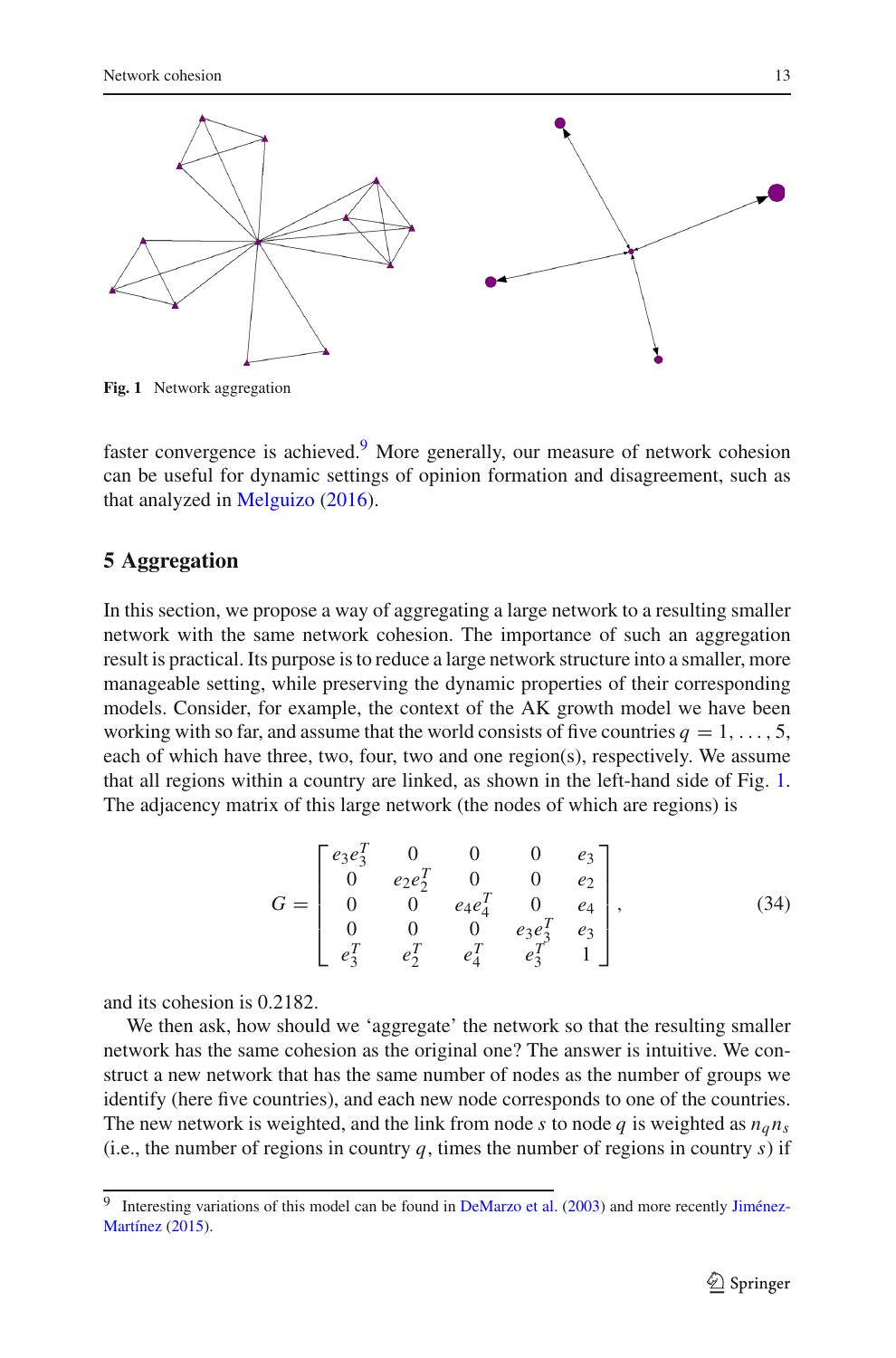the two groups were originally connected, and 0 otherwise. The resulting aggregated network is pictured in right-hand side of Fig. [1.](#page-13-1) Its adjacency matrix is

$$
H = \begin{bmatrix} 9 & 0 & 0 & 0 & 3 \\ 0 & 4 & 0 & 0 & 2 \\ 0 & 0 & 16 & 0 & 4 \\ 0 & 0 & 0 & 9 & 3 \\ 3 & 2 & 4 & 3 & 1 \end{bmatrix}
$$
(35)

<span id="page-14-0"></span>and its cohesion is 0.2182.

Then, we can study the growth dynamics of the big, disaggregated system of 13 difference equations with

$$
k_{it+1} = sA \left( \frac{\sum_{j=1}^{13} g_{ij} k_{jt}}{\sum_{j=1}^{13} g_{ij}} \right)^{\beta} k_{it}^{1-\beta} + (1-\delta) k_{it}, \quad i = 1, ..., 13, \tag{36}
$$

or the smaller, aggregated system of 5 difference equations

$$
k_{qt+1} = sA \left( \frac{\sum_{s=1}^{5} h_{qs} k_{st}}{\sum_{s=1}^{5} h_{qs}} \right)^{\beta} k_{qt}^{1-\beta} + (1-\delta) k_{qt}, \quad q = 1, \dots, 5, \tag{37}
$$

where the matrices  $G$  and  $H$  are defined as in  $(34)$  and  $(35)$ . The local dynamics of the large system (regions) are described by

$$
\mathbf{x}_{t+1} - \mathbf{x}^* = J\left(\mathbf{x}^*\right)\left(\mathbf{x}_{t+1} - \mathbf{x}^*\right),\tag{38}
$$

with

$$
J\left(\mathbf{x}^*\right) = \frac{1}{sA + 1 - \delta} \left[ \beta sAC_{13}R + \left( (1 - \beta) sA + 1 - \delta \right) C_{13} \right],\tag{39}
$$

and the local dynamics of the small system (countries) are described by

$$
\chi_{t+1} - \chi^* = \tilde{J}\left(\chi^*\right)\left(\chi_{t+1} - \chi^*\right),\tag{40}
$$

where  $\chi$  is the vector of relative capital of all countries and

$$
\tilde{J}\left(\chi^*\right) = \frac{1}{sA + 1 - \delta} \left[ \beta s A C_5 P + \left( (1 - \beta) sA + 1 - \delta \right) C_5 \right] \tag{41}
$$

is the Jacobian of the small system. In what follows, we will show general results that the ensure that the two Jacobians have the same nonzero eigenvalues. Since the two networks have the same cohesion, the proof of Proposition 4.2 is the same for either network and the rate of converge for both systems is the same.

We now formalize the notion of aggregation and provide a theorem and corollaries that ensure that all the dynamic properties of these two systems are identical. In particular the theorem ensures that the two Jacobians have the same nonzero eigenvalues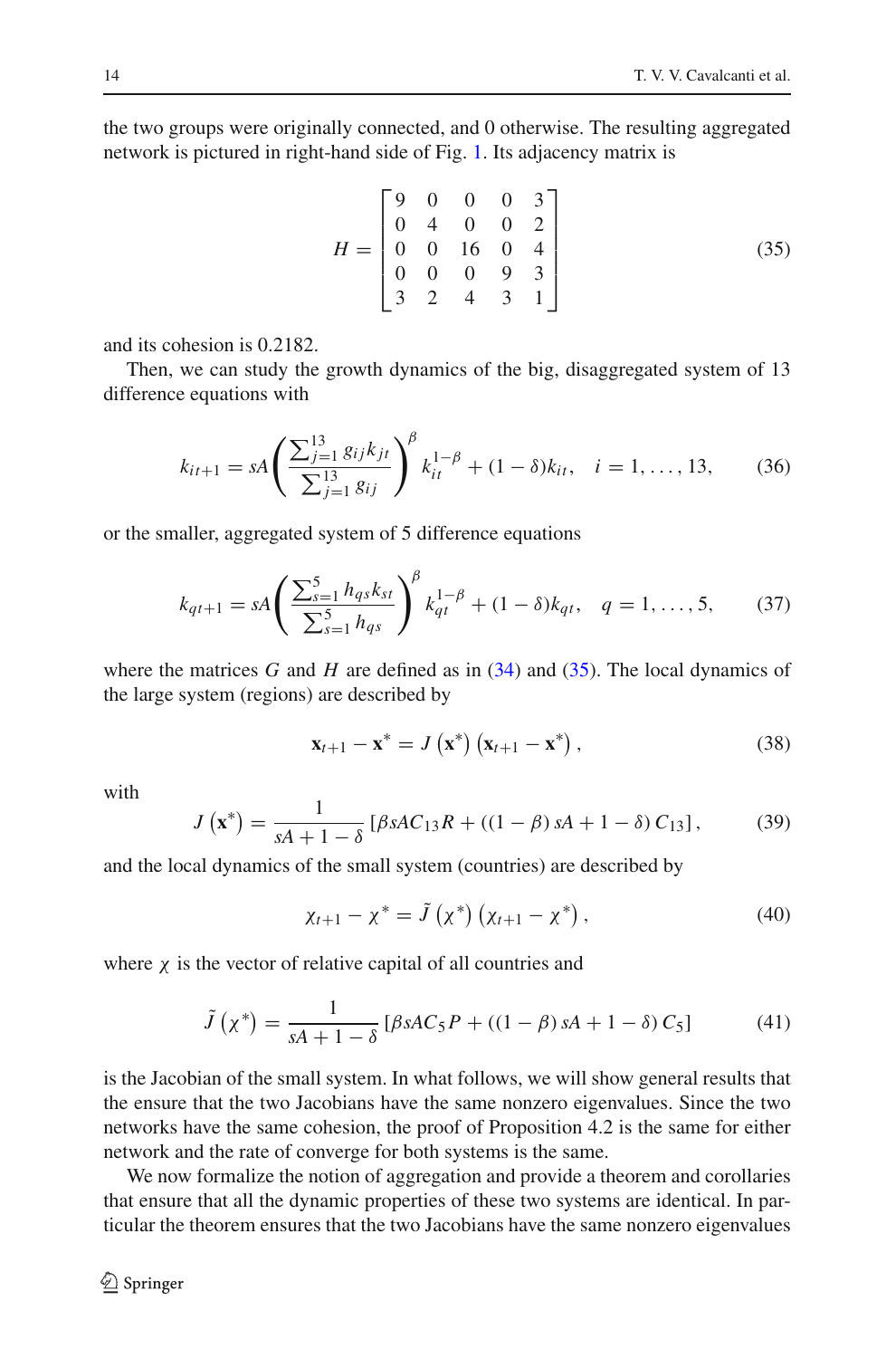and the corollaries ensure that all these eigenvalues are real and the two networks have the same cohesion. This means that the proof of Proposition [3](#page-11-0) is the same for either network and that the rates of converge of the two systems coincide.

For a given undirected network  $N = \{v_i, i = 1, 2, \ldots, n\}$ , using a suitable permutation, we first find a corresponding isomorphic network that reorganizes the nodes in such a way that the resulting adjacency matrix *G* can be written in block form

$$
G = \begin{bmatrix} G_{11} & G_{12} & \cdots & G_{1k} \\ G_{21} & G_{22} & & G_{2k} \\ \vdots & & \ddots & \vdots \\ G_{k1} & G_{k2} & \cdots & G_{kk} \end{bmatrix},
$$
(42)

<span id="page-15-1"></span><span id="page-15-0"></span>with

$$
G_{qq} = \pi_{qq} e_{n_q} e_{n_q}^T,\tag{43}
$$

$$
G_{qs} = \pi_{qs} e_{n_q} e_{n_s}^T, \text{ whenever } q \neq s,
$$
 (44)

in which  $\pi_{qq} > 0$  and  $\pi_{qs} \geq 0$ ,  $q \neq s$  are scalars, and the dimensions of  $G_{qs}$  are  $n_a \times n_s$ . The assumptions on the weights in the network ensure that the diagonal blocks always have strictly positive entries. The off-diagonal blocks can be zero (when the corresponding groups of nodes are not linked) or have strictly positive entries (when the corresponding groups of nodes are linked). Proposition [1](#page-8-0) ensures that the cohesion of the original network *N* is the same as the cohesion of the one with adjacency matrix *G*. Next, we construct the corresponding aggregate network with *k* nodes, and corresponding adjacency matrix *H* which has typical element

$$
h_{qs} = n_q n_s \pi_{qs}.
$$
\n<sup>(45)</sup>

<span id="page-15-2"></span>With this in place, we can state the following results:

*Aggregation*. Let  $N = \{v_i, i = 1, 2, ..., n\}$  be a network that is isomorphic to a network with adjacency matrix *G* as defined by [\(42\)](#page-15-0)–[\(44\)](#page-15-1) and intensity matrix *R*, and let its corresponding aggregate network  $M = \{u_q, q = 1, 2, ..., k\}$  have adjacency matrix *H* given by [\(45\)](#page-15-2) and intensity matrix *P*. Then the spectrum of *R* is equal to the spectrum of *P* plus the eigenvalue 0 with multiplicity  $n - k$ .

*Proof* We start from the intensity matrix of the large network that is isomorphic to *N*, denoted by *R*. Its typical element is

$$
r_{ij} = \frac{g_{ij}}{\sum_{j=1}^{n} g_{ij}} = \frac{g_{ij}}{\sum_{j=1}^{n} g_{ij} + \sum_{j=n_1+1}^{n_1+n_2} g_{ij} + \dots + \sum_{j=n_{k-1}+1}^{n_1+\dots+n_k} g_{ij}}.
$$
(46)

But

$$
\sum_{j=n_{s-1}+1}^{n_1+\cdots+n_s} g_{ij} = n_s \pi_{qs} = \frac{n_q n_s \pi_{qs}}{n_q} = \frac{1}{n_q} h_{qs}.
$$

 $\mathcal{L}$  Springer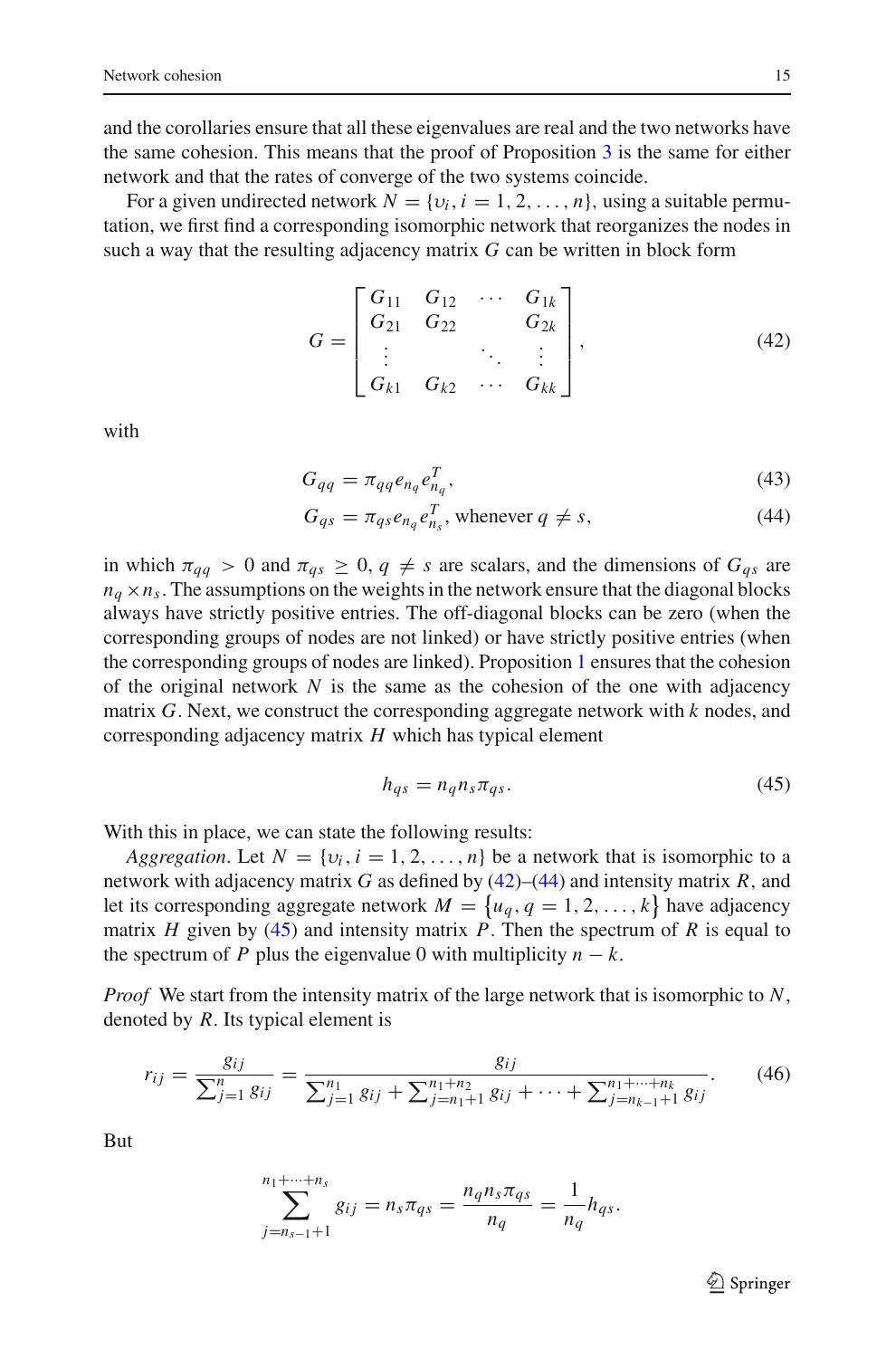Therefore, if row *i* is in block  $G_{qs}$ , then

$$
r_{ij} = n_q \frac{g_{ij}}{h_{q1} + h_{q2} + \dots + h_{qk}}.\tag{47}
$$

Also,

$$
n_q g_{ij} = n_q \pi_{qs} = \frac{1}{n_s} h_{qs}.
$$

Combining these, we have that if row *i* is in block  $G_{as}$ , then

$$
r_{ij} = \frac{1}{n_s} \left( \frac{h_{qs}}{\sum_{s=1}^k h_{qs}} \right) = \frac{1}{n_s} p_{qs},
$$
 (48)

in which *pqs* is the typical element of the intensity matrix *P* for the aggregated network. We can then write  $R$  in block matrix form as

$$
R = \begin{bmatrix} R_{11} & \cdots & R_{1k} \\ \vdots & \ddots & \vdots \\ R_{k1} & \cdots & R_{kk} \end{bmatrix},
$$
 (49)

where

$$
R_{qs} = p_{qs} \left( \frac{1}{n_s} e_{n_q} e_{n_s}^T \right). \tag{50}
$$

First we show that if  $\lambda$  is an eigenvalue of *P*, then it will also be an eigenvalue for *R*. To see this, let  $x = [x_1, \ldots, x_k]^T$  be an eigenvector of *P*, corresponding to eigenvalue  $\lambda$ , and let  $\tilde{x} = \begin{bmatrix} x_1 e'_{n_1} & \cdots & x_k e'_{n_k} \end{bmatrix}'$ . Then,

$$
R\tilde{x} = \begin{bmatrix} (p_{11}x_1 + p_{12}x_2 + \cdots p_{1k}x_k) e_{n_1} \\ \vdots \\ (p_{k1}x_1 + p_{k2}x_2 + \cdots + p_{kk}x_k) e_{n_k} \end{bmatrix} = \begin{bmatrix} \lambda x_1 e_{n_1} \\ \vdots \\ \lambda x_k e_{n_k} \end{bmatrix} = \lambda \tilde{x} \qquad (51)
$$

The penultimate equality follows from the fact that  $\lambda$  is an eigenvalue of P corresponding to eigenvector *x*. Therefore, *k* of the *n* eigenvalues of *R* are the *k* eigenvalues of *P*. Next, we show that the remaining eigenvalues are all zero. First, it is trivial to show that the linear system  $Ry = 0$  has infinitely many solutions, with  $n - k$  free variables. Therefore, 0 is an eigenvalue, with geometric multiplicity equal to dim *NulR*, where *NulR* is the null space of *R*. Since the geometric multiplicity is smaller than or equal to algebraic multiplicity of 0, and there cannot be more than *n* eigenvalues in total, it must be that the algebraic multiplicity of 0 is  $n - k$ .

**Corollary 4** *Let*  $N = \{v_i, i = 1, 2, ..., n\}$  *be a network that is isomorphic to a network with adjacency matrix G as defined by [\(42\)](#page-15-0)–[\(44\)](#page-15-1) and let its corresponding aggregate network*  $M = \{u_q, q = 1, 2, ..., k\}$  have adjacency matrix H given by *[\(45\)](#page-15-2). Then*  $\kappa_N = \kappa_M$ *.*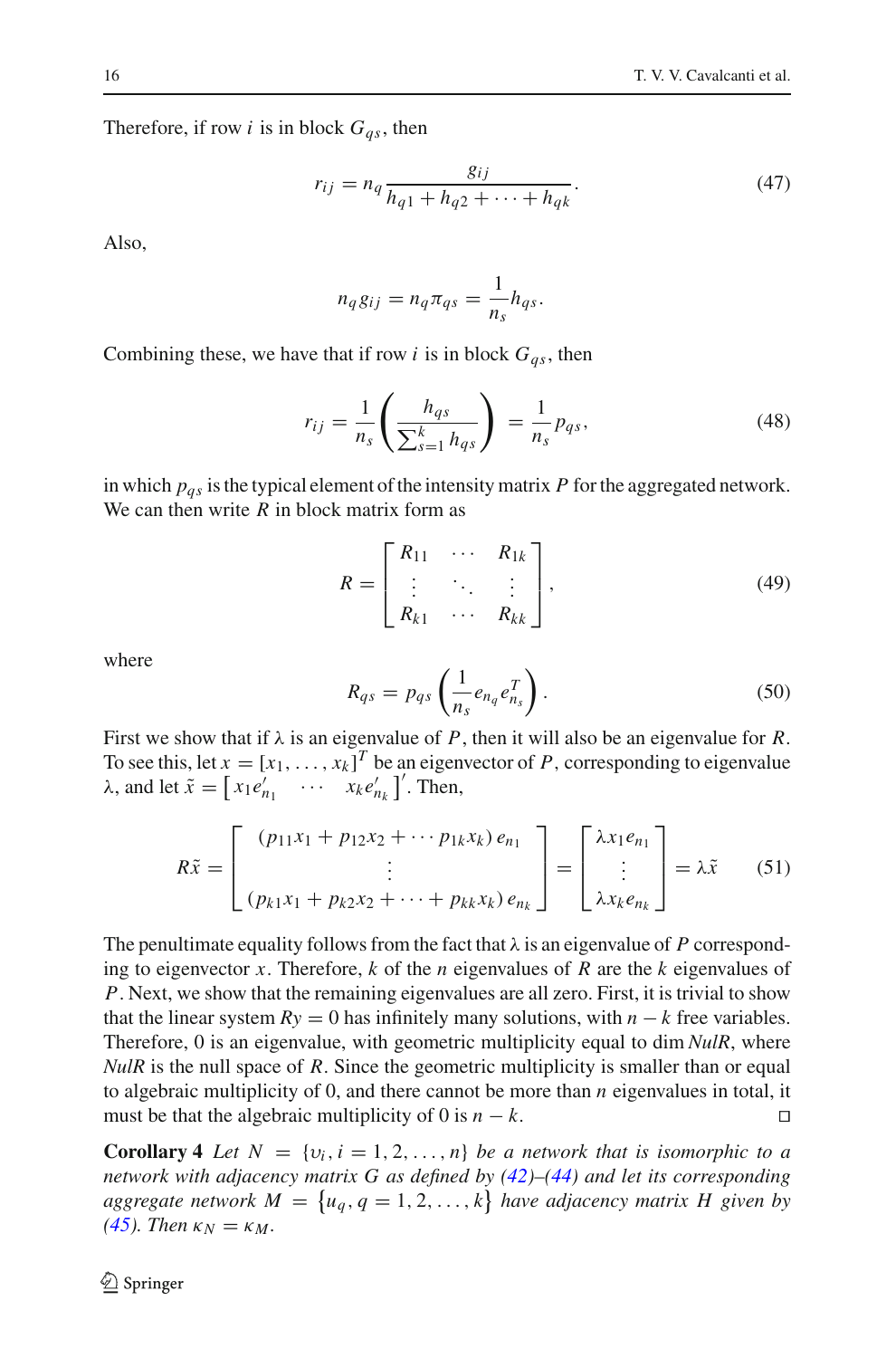*Proof* Follows immediately from Theorems [1](#page-7-1) and 5. □

**Corollary 5** Let  $M = \{u_q, q = 1, 2, \ldots, k\}$  be a network that is derived from aggre*gating a larger network as described by the adjacency matrices [\(42\)](#page-15-0)–[\(44\)](#page-15-1) and [\(45\)](#page-15-2). Then all the eigenvalues of its intensity matrix and relative intensity matrices are real.*

*Proof* Let *P* be the intensity matrix of *M*. From Theorem 5,  $\sigma(P) = \sigma(R)\X\{0, \ldots,$  $0$ }, where  $R$  is the intensity matrix of the original undirected and unweighted network, with adjacency matrix *G* and *D* defined as in [\(9\)](#page-6-5). Then the matrix  $R = D^{-1}G$  is similar to  $D^{-1/2}GD^{-1/2}$ . Since G is symmetric, the eigenvalues of R must be real and the result follows. The eigenvalues of the relative intensity matrix *F* are also real from the fact that its spectrum is equal to the spectrum of *R* by replacing eigenvalue 1 with eigenvalue 0. 

We note that the network aggregation proposed here is such that the generated intensity (stochastic) matrix *P* of the aggregated network is an *unbiased regular aggregation* of the intensity matrix *R*, in the sense defined in [Howe and Johnson](#page-21-24) [\(1989\)](#page-21-24). The term *regular* refers to satisfying two axioms, namely that the aggregator is a linear function and that it assigns each state in the original process to exactly one superstate of the aggregated process. The term *unbiased* refers to the fact that the aggregation depends only on the partition of the original states and preserves the Markovian property.<sup>10</sup>

#### <span id="page-17-0"></span>**6 Comparison of cohesion with other network summary statistics**

In this section we discuss how network cohesion relates to other summary statistics of networks and graphs and explain why they are similar or how they differ. The first statistic we [juxtapose](#page-21-2) [with](#page-21-2) [network](#page-21-2) [cohesion](#page-21-2) [is](#page-21-2) *spectral homophily* defined in Golub and Jackson [\(2012a,](#page-21-2) [b\)](#page-21-3). This is defined in the context of a multitype random network, which consists of *n* nodes, each of which is of one of *k* different types. Types *q* and *s* are linked with some probability  $\pi_{qs}$  and not linked with probability  $1 - \pi_{qs}$ . Collecting these probabilities in a matrix  $\Pi$ , [Golub and Jackson](#page-21-2) [\(2012a\)](#page-21-2) then define a matrix  $P(\Pi, n)$  with typical element

$$
p_{qs}(\Pi, n) = \frac{h_{qs}(\Pi, n)}{\sum_{s=1}^{k} h_{qs}(\Pi, n)},
$$
\n(52)

with

$$
h_{qs}(\Pi, n) = n_q n_s \pi_{qs}.
$$
\n<sup>(53)</sup>

<span id="page-17-1"></span> $10$  These can be verified using

<span id="page-17-2"></span>
$$
S = \begin{bmatrix} e_{n_1}^T & 0 & 0 \\ 0 & e_{n_2}^T & 0 \\ 0 & 0 & e_{n_k}^T \end{bmatrix} \text{ and } T = \begin{bmatrix} \frac{1}{n_1} e_{n_1} & 0 & 0 \\ 0 & \frac{1}{n_2} e_{n_2} & 0 \\ 0 & 0 & \frac{1}{n_k} e_{n_k} \end{bmatrix}
$$

and applying Theorems 1 and 2 in [Howe and Johnson](#page-21-24) [\(1989\)](#page-21-24).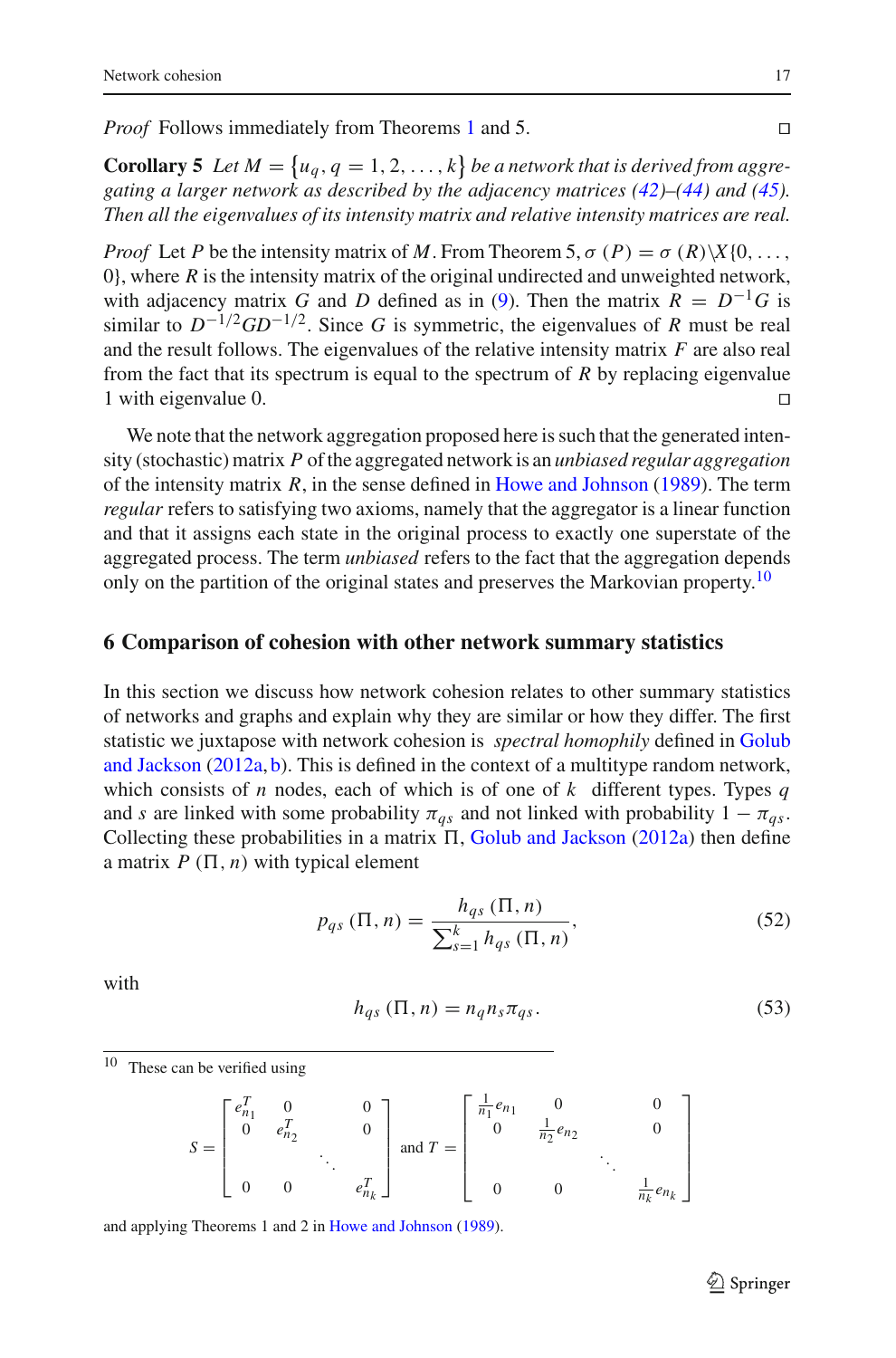The matrix  $H(\Pi, n)$  with typical element  $h_{qs}(\Pi, n)$  is the expected number of links between different types of the random network and  $p_{qs}$  ( $\Pi$ , *n*) is then the expected fraction of links that nodes of type *q* will have with nodes of type *s*. The spectral homophily is then defined as the second largest eigenvalue of  $P(\Pi, n)$ . Any realized network exhibits more (spectral) homophily if the probabilities in the diagonal of this matrix are higher than the off-diagonal probabilities, i.e., when nodes tend to link more often with the own kind (same type nodes). The close relationship between network cohesion and network homophily becomes clear once we reinterpret the matrix defined by [\(45\)](#page-15-2) as a matrix of the expected number of links between different types as in [\(53\)](#page-17-2), by imposing  $0 \leq \pi_{as} < 1$ . Then, the spectral homophily of the random network (i.e., the second largest eigenvalue of  $P(\Pi, n)$  is equal to the second largest eigenvalue of the intensity matrix of the aggregate network, which by Theorem [1](#page-7-1) and the aggregation results, is equal to one minus the cohesion of a large network defined by [\(42\)](#page-15-0)–[\(44\)](#page-15-1). We note that although the two measures are related, they arise from very different settings: network cohesion on the one hand is not defined for random networks and is in this sense less general; on the other hand, it can be defined for directed and weighted networks, and the aggregation results go through for any  $\pi_{as} > 0$ , so is in this sense more general than spectral homophily. Also, as emphasized earlier, the way we define network cohesion is suitable for models of endogenous perpetual growth with a balanced growth path; spectral homophily cannot be used directly for such models, without the use of suitable transformations and the mathematical results that we prove here.

The conceptual origins of both network cohesion and spectral homophily can be traced to the second measure we discuss here, namely a normalization of *algebraic connectivity* introduced by [Fiedler](#page-21-0) [\(1973](#page-21-0)) and developed further by [Mohar](#page-21-1) [\(1991](#page-21-1)).<sup>[11](#page-18-0)</sup> This is defined via the graph Laplacian, which is an  $n \times n$  matrix L, with typical element

$$
l_{ij} = \begin{cases} k_i & \text{if } i = j \\ -1 & \text{if } i \neq j \text{ and } g_{ij} \neq 0 \\ 0 & \text{otherwise} \end{cases}
$$
 (54)

in which  $k_i$  is the degree of node  $i$ . The algebraic connectivity is then the second smallest eigenvalue of the Laplacian, and it is nonzero if and only if the network is connected.<sup>[12](#page-18-1)</sup> It measures how well-connected a network is. In the engineering and biology literature, it is considered a measure of the ability of a network to synchronize: as it becomes larger, the network is better connected and more 'eager' to synchronize.<sup>13</sup> Given this interpretation, the relation of network cohesion to algebraic connectivity is clearer. To understand this relation, first note that for an undirected and unweighted network, the Laplacian is given by

$$
L = D - G,\t\t(55)
$$

Also see [Newman](#page-21-25) [\(2010](#page-21-25)) for further details.

<span id="page-18-0"></span> $12$  The Laplacian is a symmetric matrix, and therefore, all its eigenvalues are real.

<span id="page-18-2"></span><span id="page-18-1"></span>See, for example, [Holroyd](#page-21-26) [\(2006\)](#page-21-26).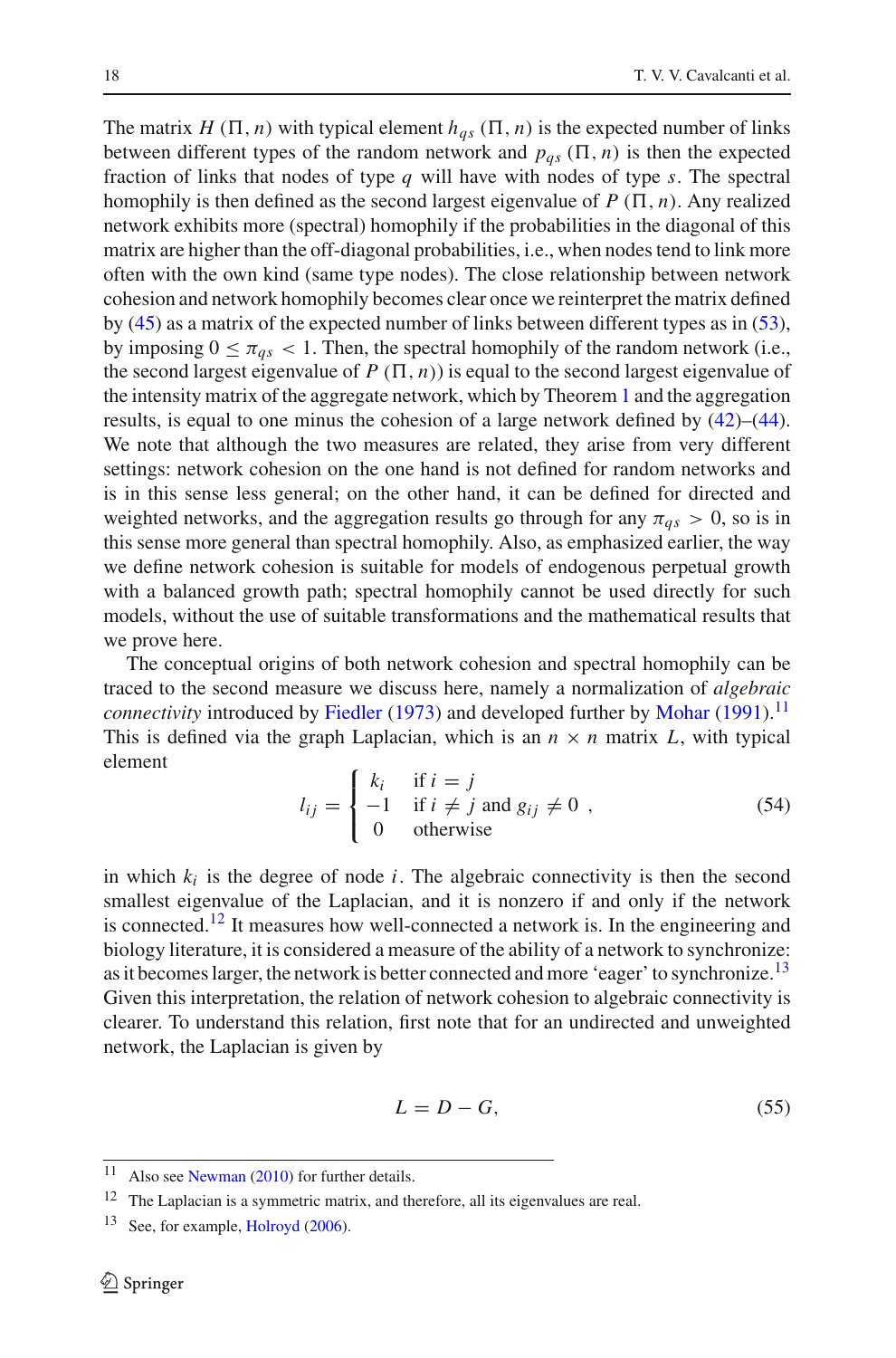in which *D* is defined as in expression [\(9\)](#page-6-5) and *G* is the adjacency matrix. Consider a normalization of the Laplacian matrix

$$
\mathcal{L} = D^{-1/2} L D^{-1/2} = I_n - D^{-1/2} G D^{-1/2},\tag{56}
$$

and recall that  $D^{-1/2}GD^{-1/2}$  is similar to *R*. The eigenvalues of the normalized Laplacian (i.e., a *normalized* algebraic connectivity) are then equal to 1 minus the eigenvalues of *R*, which in turn will be equal to network cohesion, whenever the second largest modulus eigenvalue of *R* is nonnegative.

Despite the similarities however, the two statistics are not necessarily identical. First, this relationship between them can be established for undirected networks only, while cohesion can be defined in general for directed networks too. Also, the spectral radius of  $F$  is not always the same as the second largest eigenvalue of  $R$ , if, for example, *R* has a negative eigenvalue which is larger in absolute value than its second largest eigenvalue, or if the eigenvalues of *F* are complex. Last, the interpretation of the elements of the matrix *F* and thus its spectral radius is more natural and straightforward in the context of models with perpetual growth than that of the Laplacian and its normalization.

In the broad literature of graph theory and networks, there is a large variety of mea[sures](#page-21-27) [that](#page-21-27) [capture](#page-21-27) [aspects](#page-21-27) [of](#page-21-27) [cohesion.](#page-21-27) [In](#page-21-27) [the](#page-21-27) [context](#page-21-27) [of](#page-21-27) [social](#page-21-27) [networks,](#page-21-27) Borgatti et al. [\(2013](#page-21-27)) discuss how the term 'cohesion' can be understood and propose a variety of measures that can be of interest when thinking of network cohesion. These include *density*, *average degree*, *average clustering*, various versions of *connectivity*, *number of components*, *fragmentation* and *diameter*.

We note that while the number of components and fragmentation measures capture cohesion in an intuitive way, they do not provide much information on the internal structure of components. If a network, for example, is even weakly connected, then fragmentation is always zero, and becomes strictly positive only when the network is disconnected. On the other hand, whenever the network is disconnected, our measure of network cohesion is always zero, and becomes strictly positive for (weakly) connected networks. In this sense, our measure is complementary to fragmentation, since  $\kappa$ refines our understanding of what happens within components, but assigns a zero to any disconnected network.

Other measures that are can be interpreted broadly as measures of cohesion are *asso[rtative](#page-21-28) [mixing](#page-21-28) [by](#page-21-28) [degree](#page-21-28)*, the *coefficient of variation*, as defined in Acemoglu et al. [\(2012](#page-21-28)) and *centralization* . Figure [2](#page-20-0) presents the relationship with some of these to our measure of network cohesion, based on randomly generating 10,000 networks of 13 nodes. Each panel contains a scatter plot of network cohesion (horizontal axis) and the corresponding measure (vertical axis). Definitions for these measures can be found in standard textbooks (e.g., [Newman 2010](#page-21-25)), or the aforementioned references. As expected, as  $\kappa$  gets large, combinatorial connectivity, average degree and average clustering increases, while the coefficient of variation broadly decreases. There is no clear relationship between the assortative mixing by degree with network cohesion. The same is true for degree centralization. Of all the measures presented here, the closest one to network cohesion is indeed algebraic connectivity, as explained earlier, but only for undirected and unweighted networks.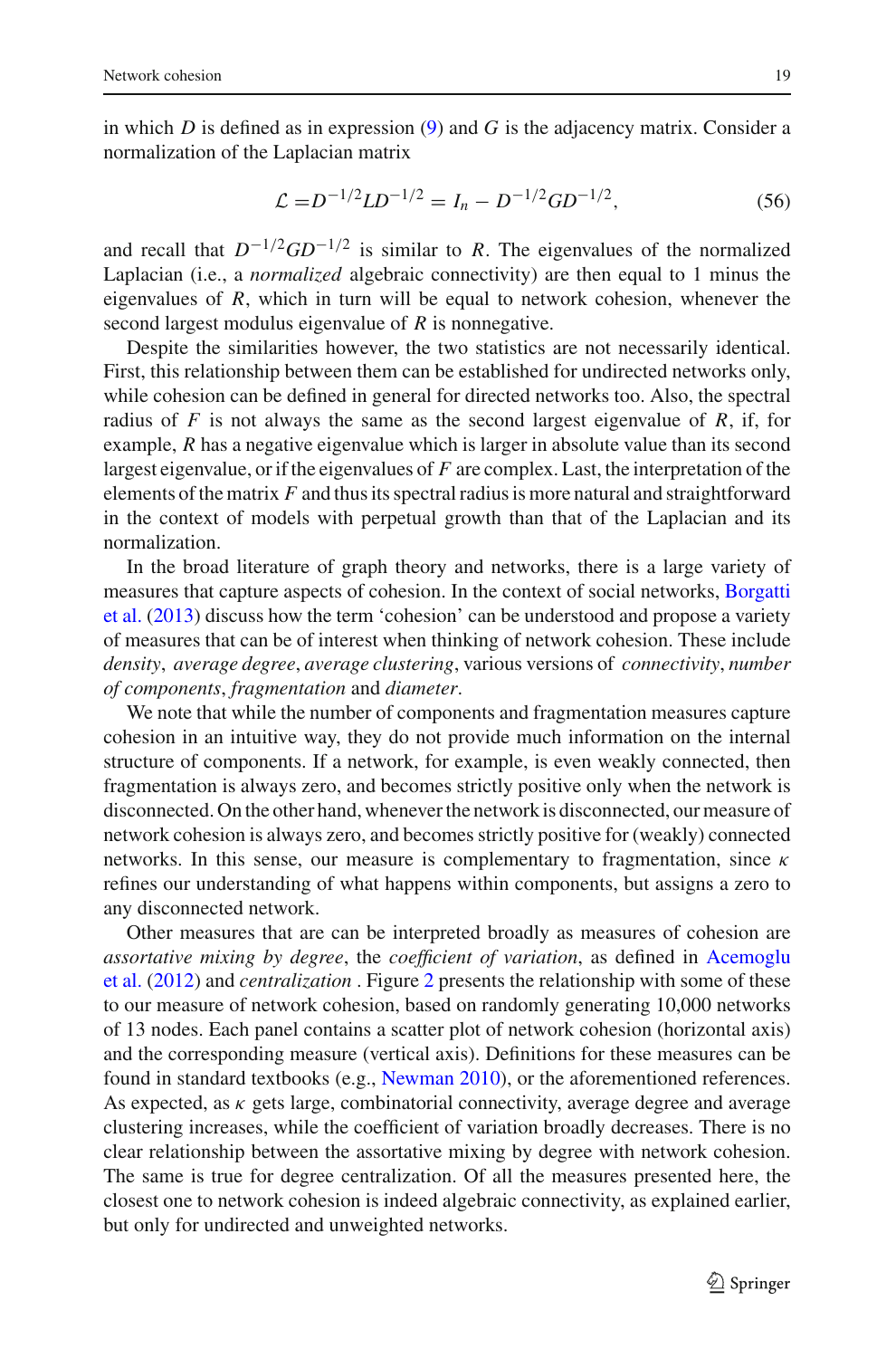

<span id="page-20-0"></span>**Fig. 2** Comparison of network cohesion (*horizontal axis*) and various related network statistics (*vertical axis*). Each *panel* is a scatter plot of cohesion κ and corresponding measure for 10,000 randomly generated networks of  $n = 13$  nodes

#### **7 Closing comments**

In this paper we introduced the notion of network cohesion, a summary statistic that arises naturally in dynamic models of endogenous growth with (local) network externalities. In such frameworks, positive network cohesion is crucial for ensuring convergence to a balanced growth path and also determines the speed of convergence to this path. We argue that this statistic is in general useful and relevant for the dynamics of systems of variables that are defined in relative terms, i.e., as deviations from the average value of the variable. This is because network cohesion is defined as one minus the spectral radius of a matrix with elements that represent deviations of the importance of links from their averages. We also note that other summary statistics of networks that are mathematically related to cohesion (such as algebraic connectivity or spectral homophily) cannot be directly used for the characterization of dynamic systems with perpetual endogenous growth.

**Open Access** This article is distributed under the terms of the Creative Commons Attribution 4.0 International License [\(http://creativecommons.org/licenses/by/4.0/\)](http://creativecommons.org/licenses/by/4.0/), which permits unrestricted use, distribution, and reproduction in any medium, provided you give appropriate credit to the original author(s) and the source, provide a link to the Creative Commons license, and indicate if changes were made.